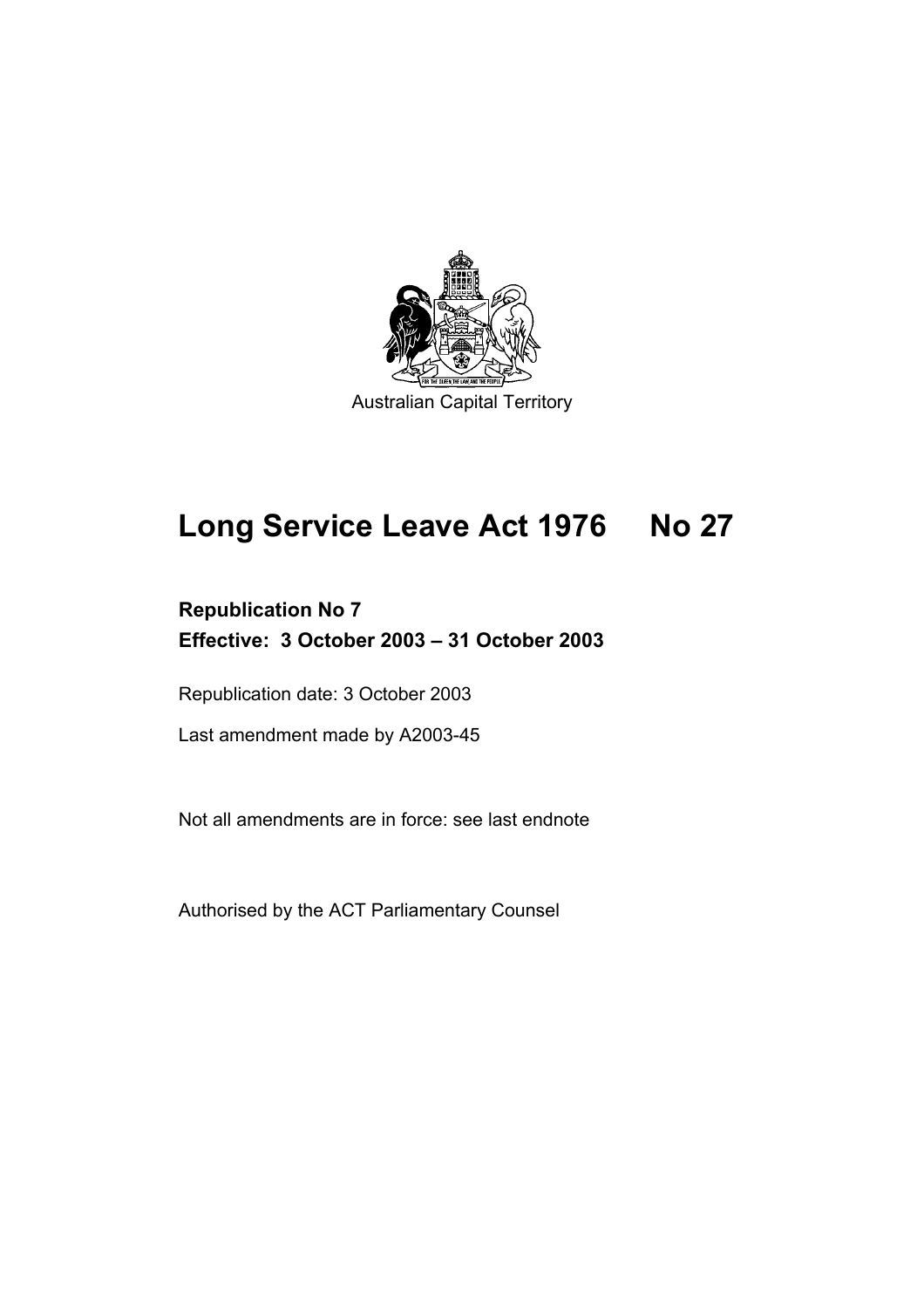#### **About this republication**

#### **The republished law**

This is a republication of the *Long Service Leave Act 1976* (including any amendment made under the *Legislation Act 2001*, part 11.3 (Editorial changes)) as in force on 3 October 2003*.* It also includes any amendment, repeal or expiry affecting the republished law to 3 October 2003.

The legislation history and amendment history of the republished law are set out in endnotes 3 and 4.

#### **Kinds of republications**

The Parliamentary Counsel's Office prepares 2 kinds of republications of ACT laws (see the ACT legislation register at www.legislation.act.gov.au):

- authorised republications to which the *Legislation Act 2001* applies
- unauthorised republications.

The status of this republication appears on the bottom of each page.

#### **Editorial changes**

The *Legislation Act 2001*, part 11.3 authorises the Parliamentary Counsel to make editorial amendments and other changes of a formal nature when preparing a law for republication. Editorial changes do not change the effect of the law, but have effect as if they had been made by an Act commencing on the republication date (see *Legislation Act 2001*, s 115 and s 117). The changes are made if the Parliamentary Counsel considers they are desirable to bring the law into line, or more closely into line, with current legislative drafting practice.

This republication does not include amendments made under part 11.3 (see endnote 1).

#### **Uncommenced provisions and amendments**

If a provision of the republished law has not commenced or is affected by an uncommenced amendment, the symbol  $|\mathbf{U}|$  appears immediately before the provision heading. The text of the uncommenced provision or amendment appears only in the last endnote.

#### **Modifications**

If a provision of the republished law is affected by a current modification, the symbol  $\mathbf{M}$ appears immediately before the provision heading. The text of the modifying provision appears in the endnotes. For the legal status of modifications, see *Legislation Act 2001*, section 95.

#### **Penalties**

The value of a penalty unit for an offence against this republished law at the republication date is—

- (a) if the person charged is an individual—\$100; or
- (b) if the person charged is a corporation—\$500.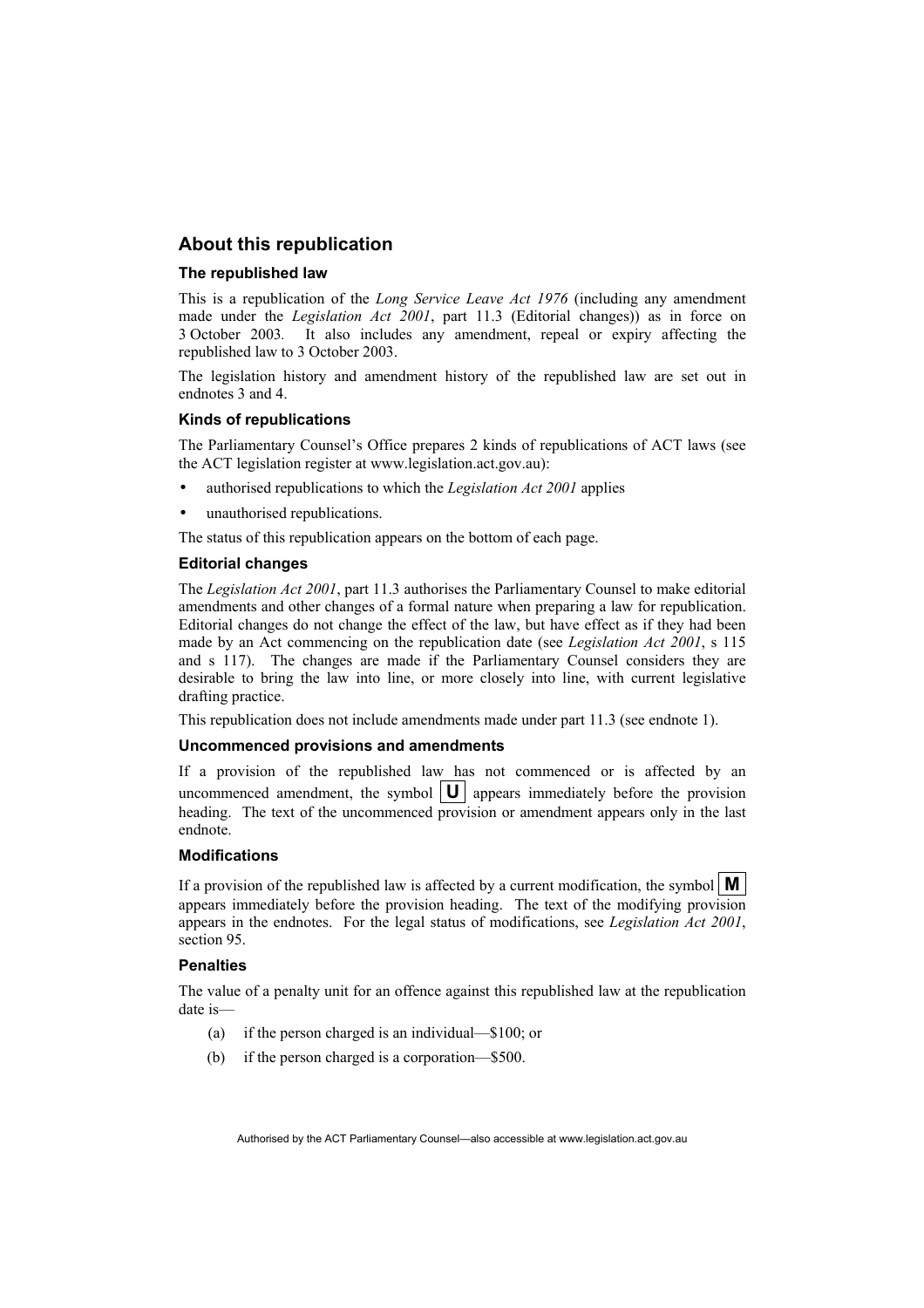

## **Long Service Leave Act 1976**

## **Contents**

|                |                                                             | Page              |
|----------------|-------------------------------------------------------------|-------------------|
| 1              | Short title                                                 | 2                 |
| 2              | Interpretation for Act                                      | 2                 |
| 3              | Entitlement to long service leave                           |                   |
| 4              | Amount of long service leave                                |                   |
| 6              | Grant of leave                                              |                   |
| 7              | Payment for leave                                           | 8                 |
| 8              | Manner of payment for leave                                 | 8                 |
| 9              | Public holidays not to count as leave                       | 9                 |
| 10             | Service not affected by transmission of business            | 10                |
| 10A            | Continuity of service in certain cases                      | 10                |
| 11             | Service with associated companies                           | 11                |
| 11A            | Pay in lieu of long service leave                           | 11                |
| 11B            | Pay for ineligible service after 10 years                   | $12 \overline{ }$ |
| 11C            | Pro rata long service leave entitlement                     | 13                |
| R7<br>03/10/03 | Long Service Leave Act 1976<br>Effective: 03/10/03-31/10/03 | contents 1        |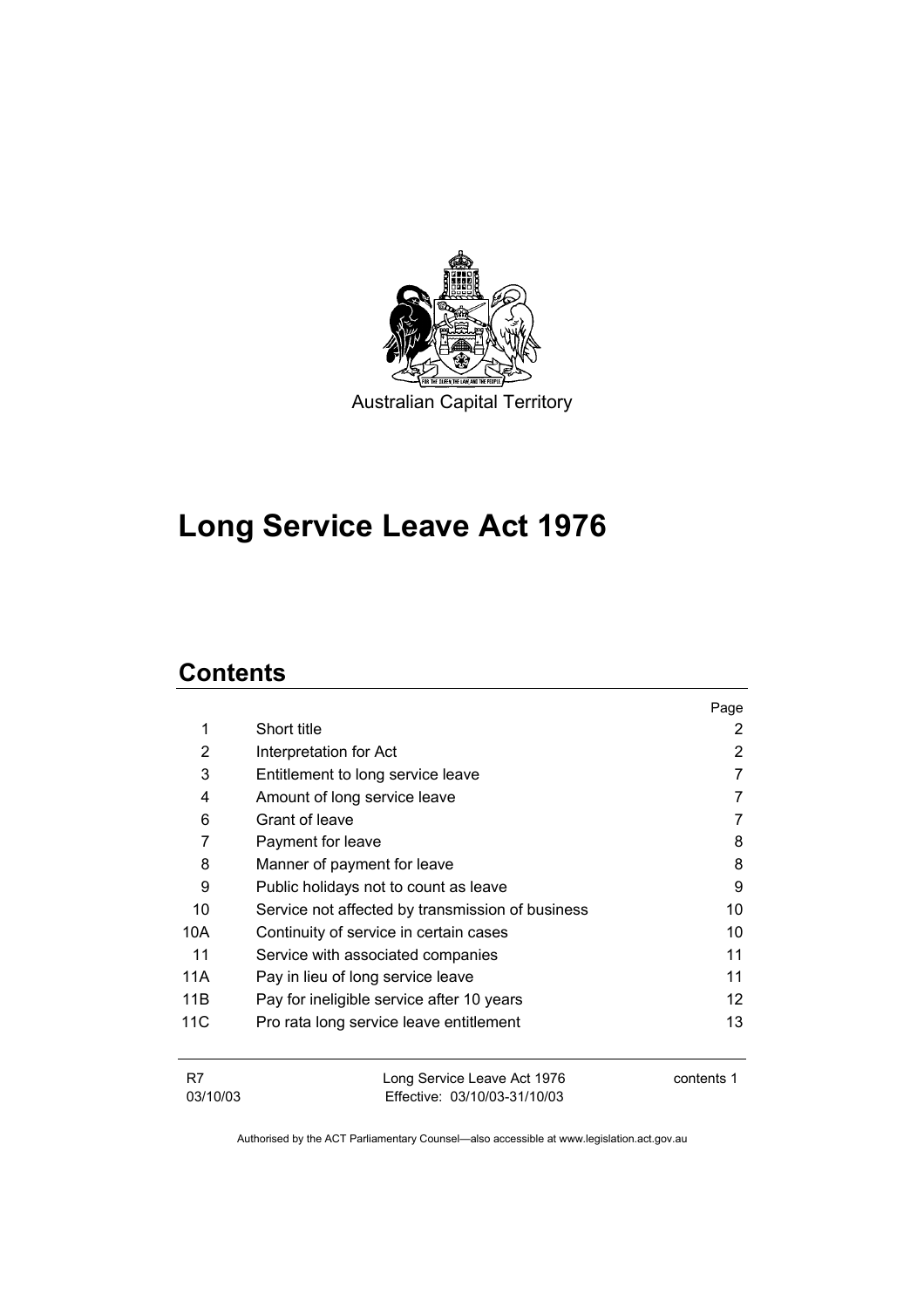#### **Contents**

|     |                                        | Page |
|-----|----------------------------------------|------|
| 11D | Calculation of ordinary remuneration   | 14   |
| 12  | Long service leave records             | 14   |
| 13  | Registrar of Long Service Leave        | 16   |
| 13A | Authorised officers                    | 16   |
| 13B | Identity cards                         | 17   |
| 13C | Powers of entry of authorised officers | 17   |
| 13D | Complaints                             | 18   |
| 13E | Notice to comply with Act              | 19   |
| 13F | Review of directions by registrar      | 19   |
| 13G | Review of decisions                    | 19   |
| 13H | Obstructing etc authorised officers    | 20   |
| 13J | Liability                              | 20   |
| 13K | Delegation by registrar                | 20   |
| 14  | No contracting out                     | 20   |
| 16  | Application of Act                     | 21   |
| 17  | Approved forms                         | 21   |
| 18  | Regulation-making power                | 22   |

### **Endnotes**

|   | About the endnotes     | 23 |
|---|------------------------|----|
| 2 | Abbreviation key       | 23 |
| 3 | Legislation history    | 24 |
| 4 | Amendment history      | 26 |
| 5 | Earlier republications | 29 |
| 6 | Uncommenced amendments | 29 |

contents 2 Long Service Leave Act 1976 Effective: 03/10/03-31/10/03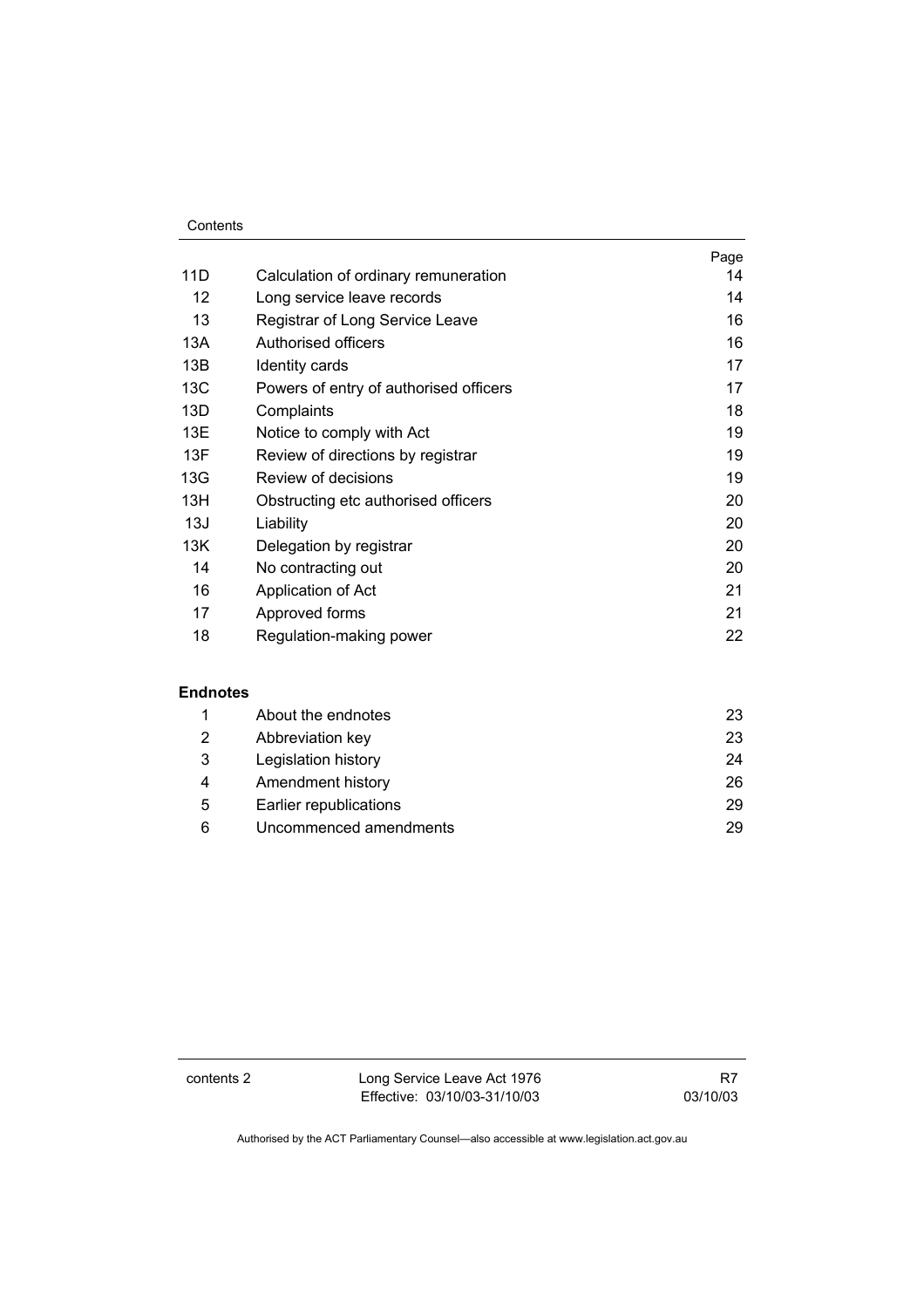

# **Long Service Leave Act 1976**

An Act relating to long service leave

R7 03/10/03 Long Service Leave Act 1976 Effective: 03/10/03-31/10/03 page 1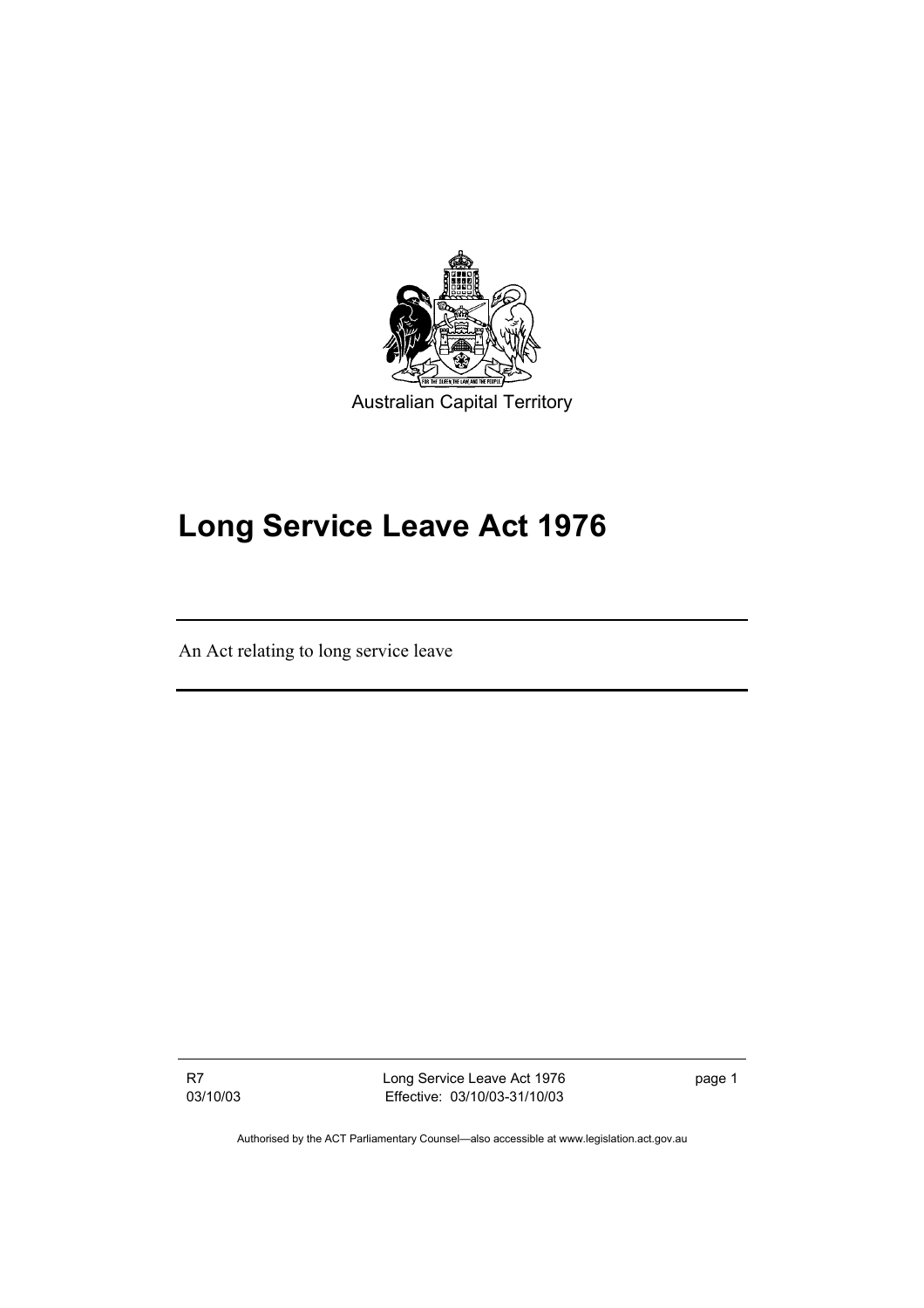Section 1

### **1 Short title**

This Act may be cited as the *Long Service Leave Act 1976*.

### **U 2 Interpretation for Act**

(1) In this Act:

*agreement* means an industrial agreement made under the *Workplace Relations Act 1996* (Cwlth).

*approved training agreement* means a training agreement approved by the vocational education and training authority under the *Vocational Education and Training Act 1995*, section 30 (2) (a).

*associated company* means a company that is, within the meaning of the Corporations Act, section 9, a subsidiary, a holding company or a related body corporate.

*authorised officer* means a person who is an authorised officer under section 13A.

*award* means an award or determination under the *Workplace Relations Act 1996* (Cwlth).

*award holiday* means a day that is, under an award or agreement, a holiday for persons employed in an industry.

*casual employee* means a person who is, from time to time offered regular and systematic employment on the basis that the offer of employment might be accepted or rejected and in circumstances where it could be expected by that person that further employment of the same type would or might be offered and accepted, but in respect of which there is no certainty about the period over which it would continue to be offered.

*continuous service*, in relation to an employee, includes—

(a) a period of annual leave or long service leave; and

page 2 Long Service Leave Act 1976 Effective: 03/10/03-31/10/03

R7 03/10/03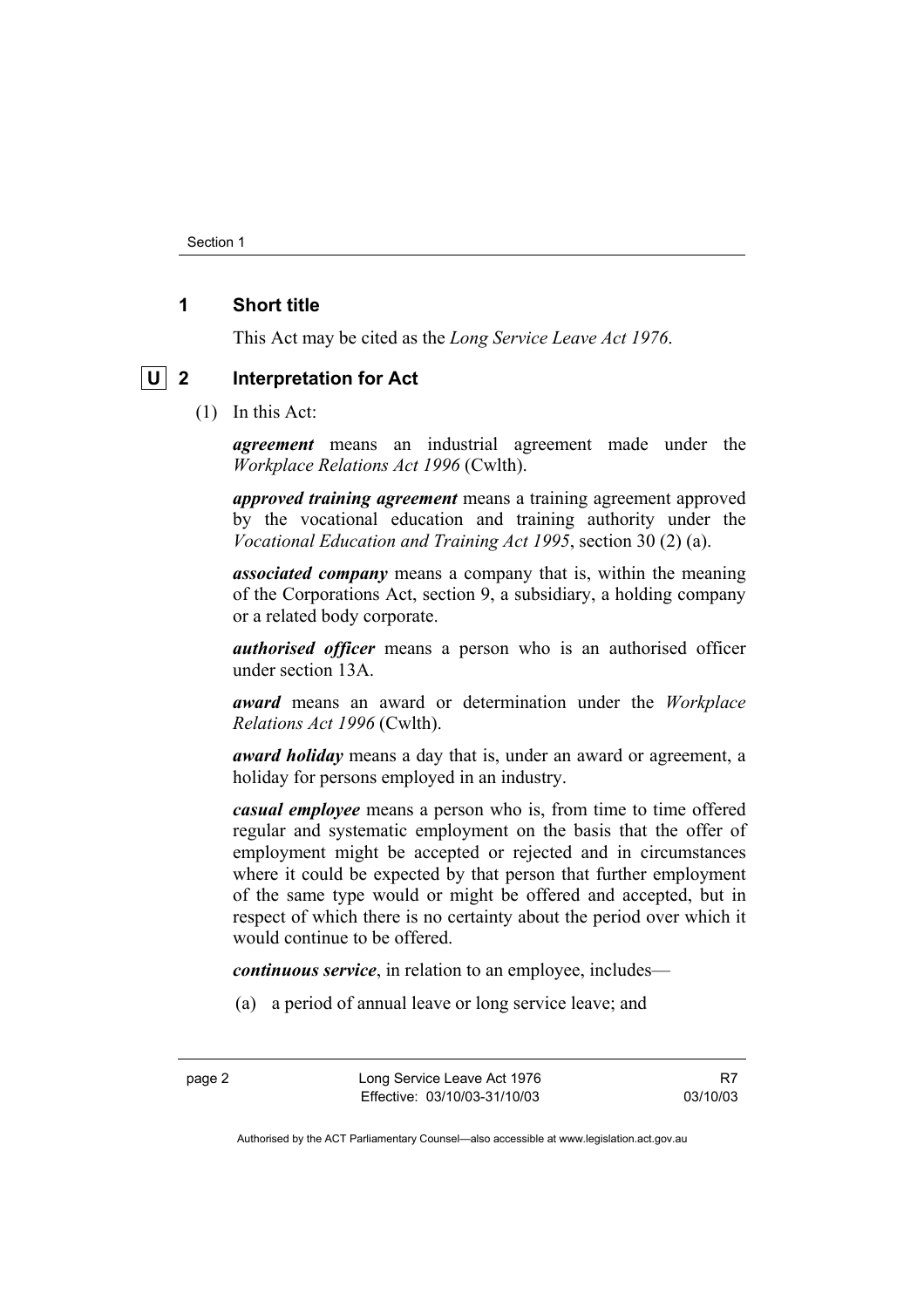- (b) a period of leave, not exceeding 14 days in any 1 year, taken on account of illness or injury; and
- (c) a period during which the service of an employee is interrupted or terminated by his or her employer with the intention of avoiding the granting of long service leave; and
- (d) in the case of an employee who commences service with an employer within a period of 12 months from the completion of an apprenticeship, or an approved training agreement, with the employer—the period of the apprenticeship, or an approved training agreement.

*determination* includes a variation, suspension, interpretation or cancellation of a determination.

*employee* includes—

- (a) a person who is remunerated at piecework rates; and
- (b) a part-time employee; and
- (c) a casual employee.

*minimum retiring age*, in relation to a person, means—

- (a) if the person is included in a class of persons in respect of whom a minimum retiring age is fixed by an award or agreement—the age so fixed; and
- (b) in any other case—the age of 65 years.

*ordinary remuneration*, in relation to an employee, means the sum of—

- (a) the salary or wages payable to the employee; and
- (b) any allowances payable to the employee in respect of skill, qualifications, board and lodging; and
- (c) any amounts payable to the employee under a bonus, performance pay or incentive scheme, being amounts that are

page 3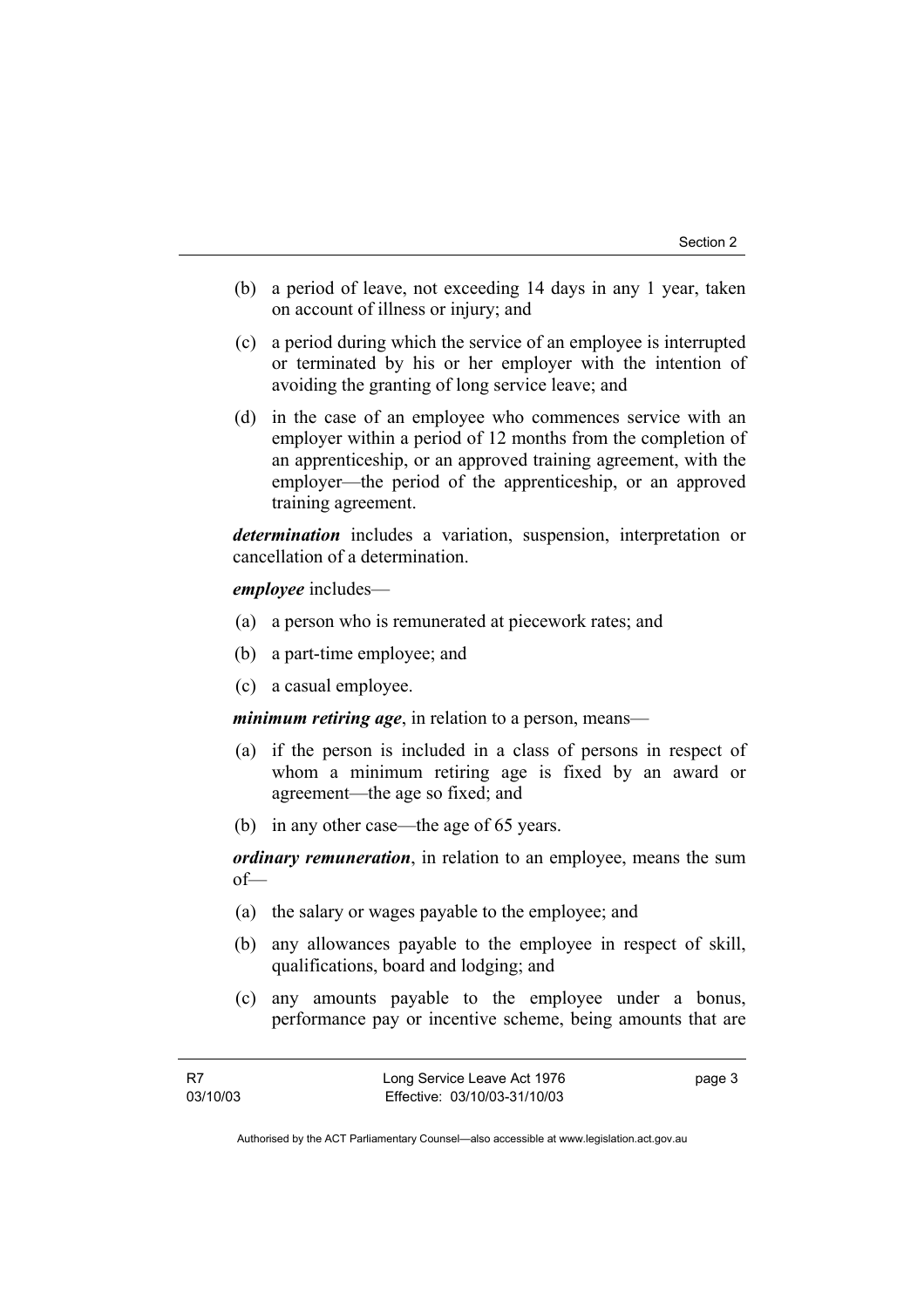usually paid to the employee with his or her salary or wages; and

 (d) where the employee is provided with board and lodging by his or her employer, an amount equal to the value of that board and lodging.

*salary or wages* does not include—

- (a) payments in respect of overtime; or
- (b) payments at penalty rates of pay; or
- (c) allowances which, under an award or agreement, are not to be taken into account in determining a rate of remuneration in respect of overtime.

*trainee* means the person who is obliged under a training agreement to undertake training.

*training agreement* means a written agreement between a trainee and his or her employer, the terms of which are in accordance with the terms determined by the vocational education and training authority under the *Vocational Education and Training Act 1995*, section 33.

- (2) For this Act, the fact that a person is remunerated wholly or partly by commission does not in itself prevent the person from being held to be an employee.
- (3) An employee who—
	- (a) is registered under the *Long Service Leave (Building and Construction Industry) Act 1981*; and
	- (b) has elected under section 63 of that Act to take long service benefits under that Act in respect of a period specified by the employee;

shall be entitled to receive benefits under this Act if, had a benefit not been received by the employee under the *Long Service Leave* 

R7 03/10/03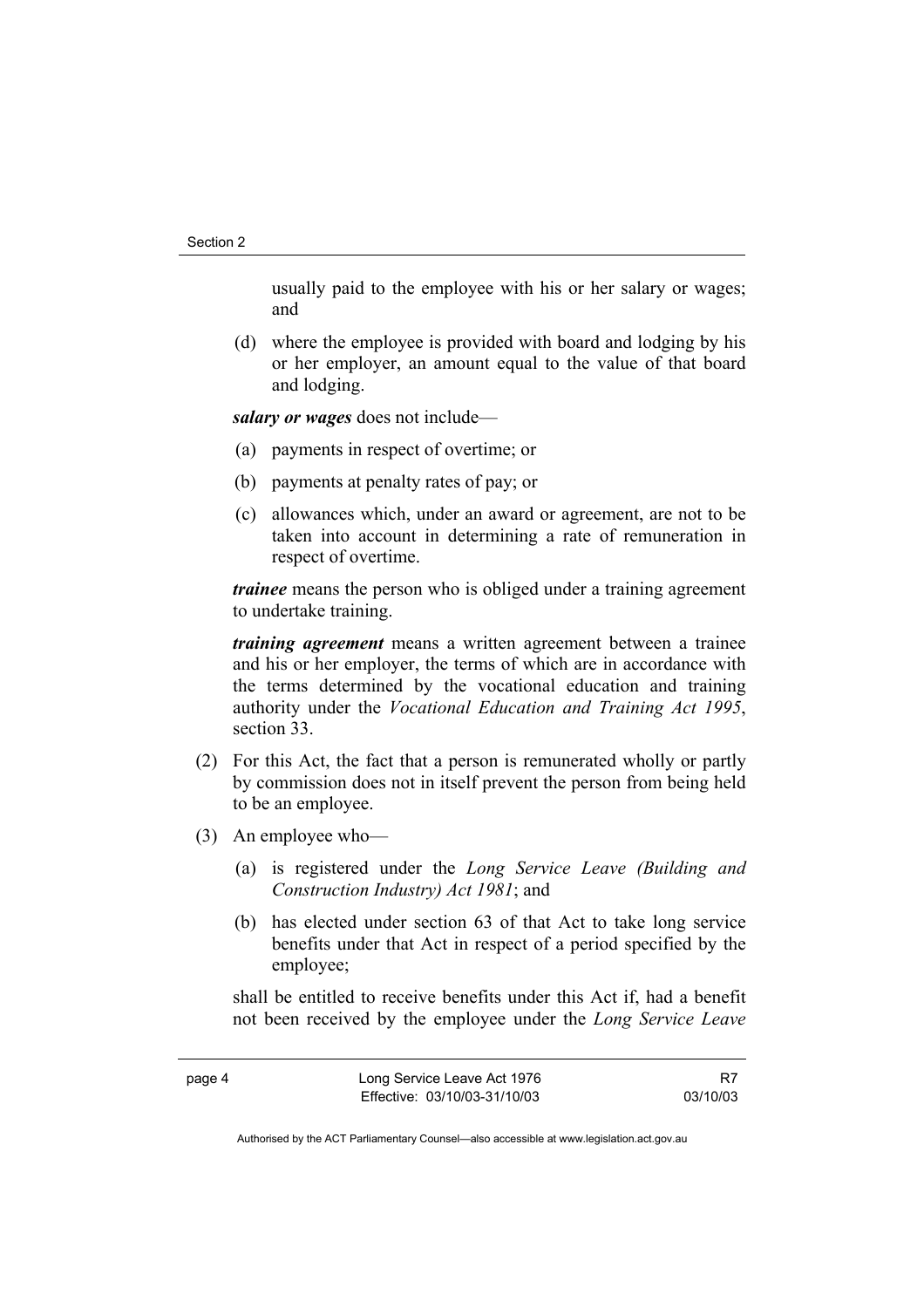*(Building and Construction Industry) Act 1981*, the employee would have been entitled to receive benefits under this Act in respect of the same period.

- (4) An employee who—
	- (a) is registered under the *Long Service Leave (Cleaning, Building and Property Services) Act 1999*; and
	- (b) has elected under section 64 of that Act to take long service benefits under that Act in respect of a period stated by the employee;

is entitled to receive benefits under this Act if, had a benefit not been received by the employee under the *Long Service Leave (Cleaning, Building and Property Services) Act 1999*, the employee would have been entitled to receive benefits under this Act in respect of the same period.

- (5) For the purpose of calculating an employee's ordinary remuneration, where, during a year, an employee is remunerated wholly by commission, or partly by salary or wages and partly by commission—
	- (a) the employee shall be deemed to have been remunerated wholly by salary or wages throughout the year; and
	- (b) the amount payable for salary or wages to the employee in respect of a week in that year shall be deemed to be the amount calculated by dividing the total amount payable to the employee during that year in respect of commission, or salary or wages and commission, as the case requires, by 52.
- (6) A reference in this Act to a period of service is a reference to a period of continuous service as an employee of a particular employer.
- (7) For the purpose of calculating an employee's period of service, service by the employee as a member of the Defence Force, other than as a member rendering continuous full-time service, shall be

| - R7     | Long Service Leave Act 1976  | page 5 |
|----------|------------------------------|--------|
| 03/10/03 | Effective: 03/10/03-31/10/03 |        |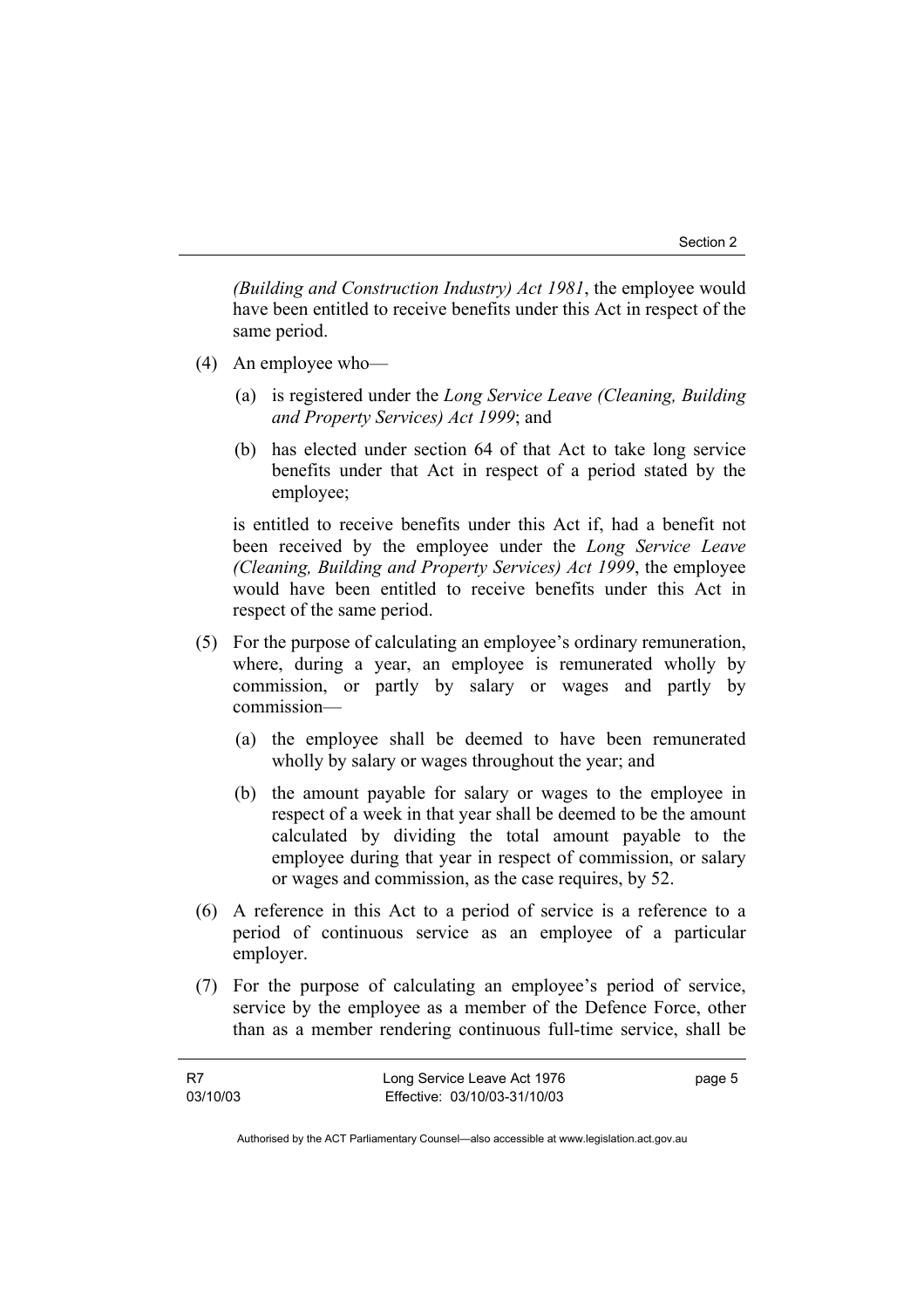deemed to be service with the person by whom the employee was employed immediately before he or she commenced service in the Defence Force.

- (8) A reference in this Act to a period of service includes a reference to a period for which an employee was temporarily employed outside the ACT.
- (9) For the purpose of calculating an employee's period of service, a period of interruption of service listed as follows does not break the continuity of service and is not to be taken into account in calculating the total period of service:
	- (a) a period of interruption of service caused by an industrial dispute where the employee returns to the service of the employer in accordance with the terms of settlement of the dispute;
	- (b) a period during which an employee is stood down by his or her employer because of slackness of trade where the employee is re-employed by the employer within a period of 6 months from the date of the standing down;
	- (c) a period, other than a period referred to in the definition of *continuous service*, paragraph (a) or (b), during which the employee is absent with the leave of his or her employer;
	- (d) a period during which the employee is absent on account of injury arising out of or in the course of his or her employment:
	- (e) any other interruption or termination of service by the employer, other than with the intention of avoiding the granting of long service leave, where the employee returns to the service of the employer within a period of 2 months from the date of commencement of the interruption or termination.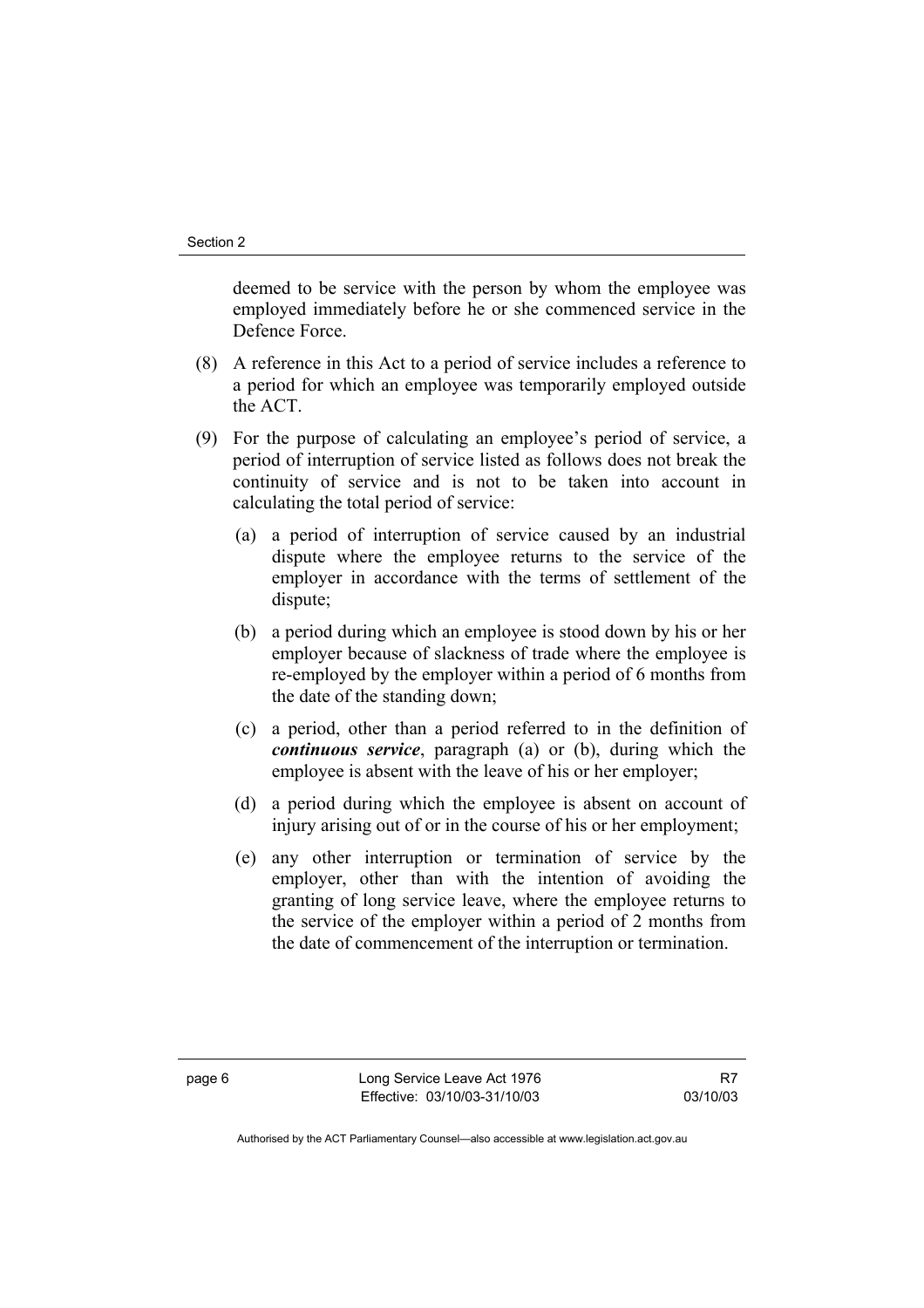### **3 Entitlement to long service leave**

- (1) An employee who has completed a period of 10 years of service with his or her employer is entitled to long service leave in respect of that period.
- (2) An employee is entitled to long service leave in respect of each consecutive period of 5 years of service completed by the employee after the expiration of the 10th year of service.
- (3) An employee's entitlement to long service leave in respect of a period of service accrues to the employee at the expiration of that period.

### **4 Amount of long service leave**

The amount of long service leave to which an employee is entitled in respect of a period of service shall be calculated—

- (a) in respect of any part of that period that occurred before 11 May 1964—at the rate of 3/20 of a month's leave per annum; and
- (b) in respect of any part of that period that occurred after 10 May 1964—at the rate of  $\frac{1}{5}$  of a month's leave per annum.

### **6 Grant of leave**

- (1) Long service leave to which an employee is entitled under this Act shall be granted by the employer—
	- (a) as soon as practicable after the leave has accrued, having regard to the needs of the employer's establishment; or
	- (b) at such other time or times as are agreed by the employer and the employee.

Maximum penalty: 50 penalty units.

page 7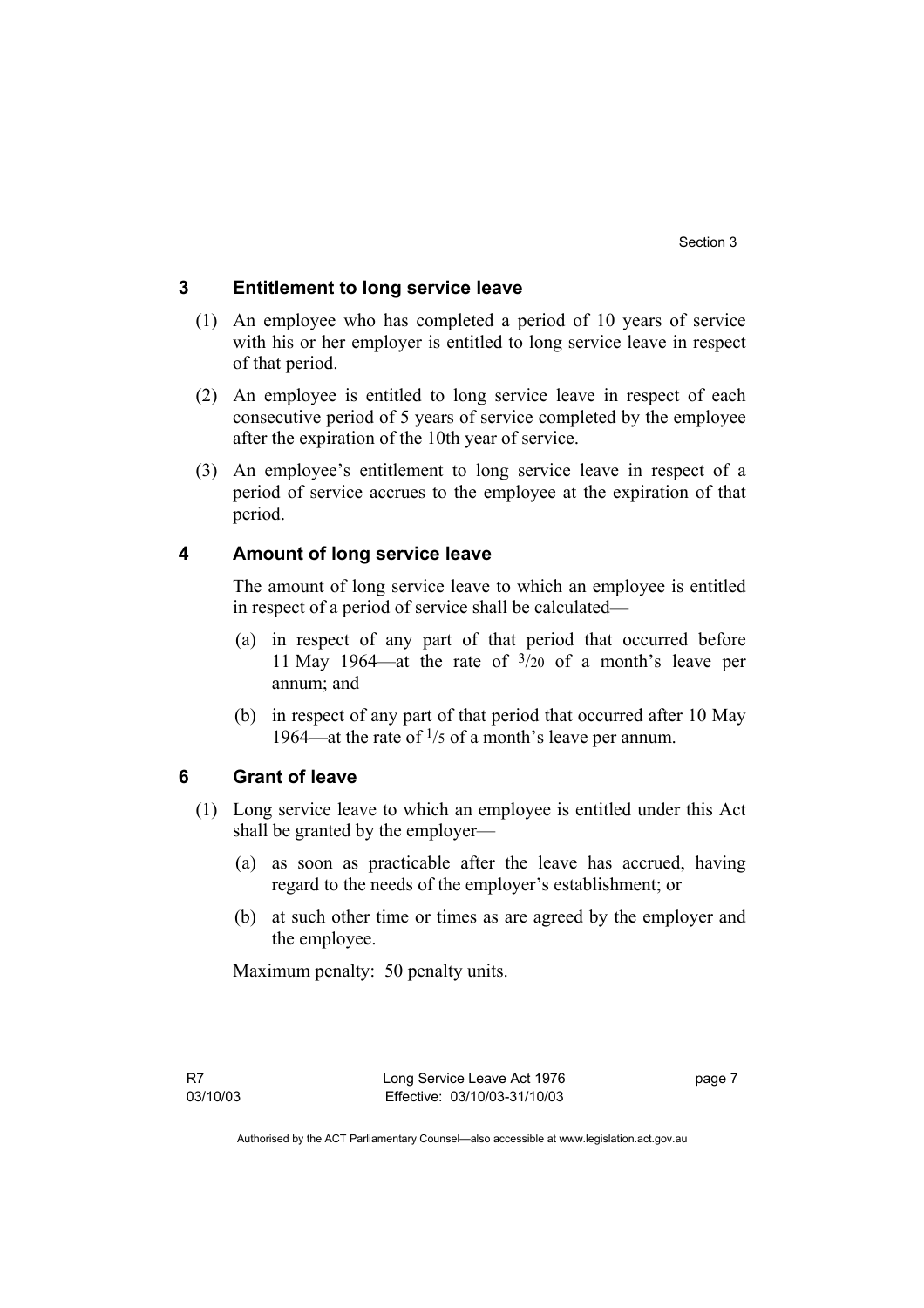(2) Unless the employee otherwise agrees, the employer shall give the employee at least 60 days notice in writing of the date from which long service leave is to be taken.

Maximum penalty: 50 penalty units.

- (3) Subject to subsection (4), long service leave shall not be granted in a period of less than 1 month.
- (4) Long service leave may be granted in a period of less than 1 month if the employer and the employee so agree.

### **7 Payment for leave**

- (1) Payment for long service leave shall be made at the rate of an amount equivalent to the ordinary remuneration the employee would have received in respect of the period of leave if he or she had not taken the leave.
- (2) In the case of an employee who is a part-time employee or casual employee, the ordinary remuneration shall be calculated by multiplying the average number of hours worked each week by the employee during the period of 12 months immediately preceding the day on which the employee became entitled to the leave by the ordinary remuneration of the employee on that day.
- (3) If, within the period of 2 years immediately before the date on which an employee becomes entitled to long service leave in respect of a period of service, the employee ceases to be employed full time and is employed part time or as a casual employee, the ordinary remuneration for long service leave shall be calculated by dividing by 5 the total amount of salary or wages paid to the employee in the period of 5 years ending on his or her becoming so entitled.

### **8 Manner of payment for leave**

- (1) Payment in respect of long service leave shall be made—
	- (a) in advance for the whole period of the long service leave;

page 8 Long Service Leave Act 1976 Effective: 03/10/03-31/10/03

R7 03/10/03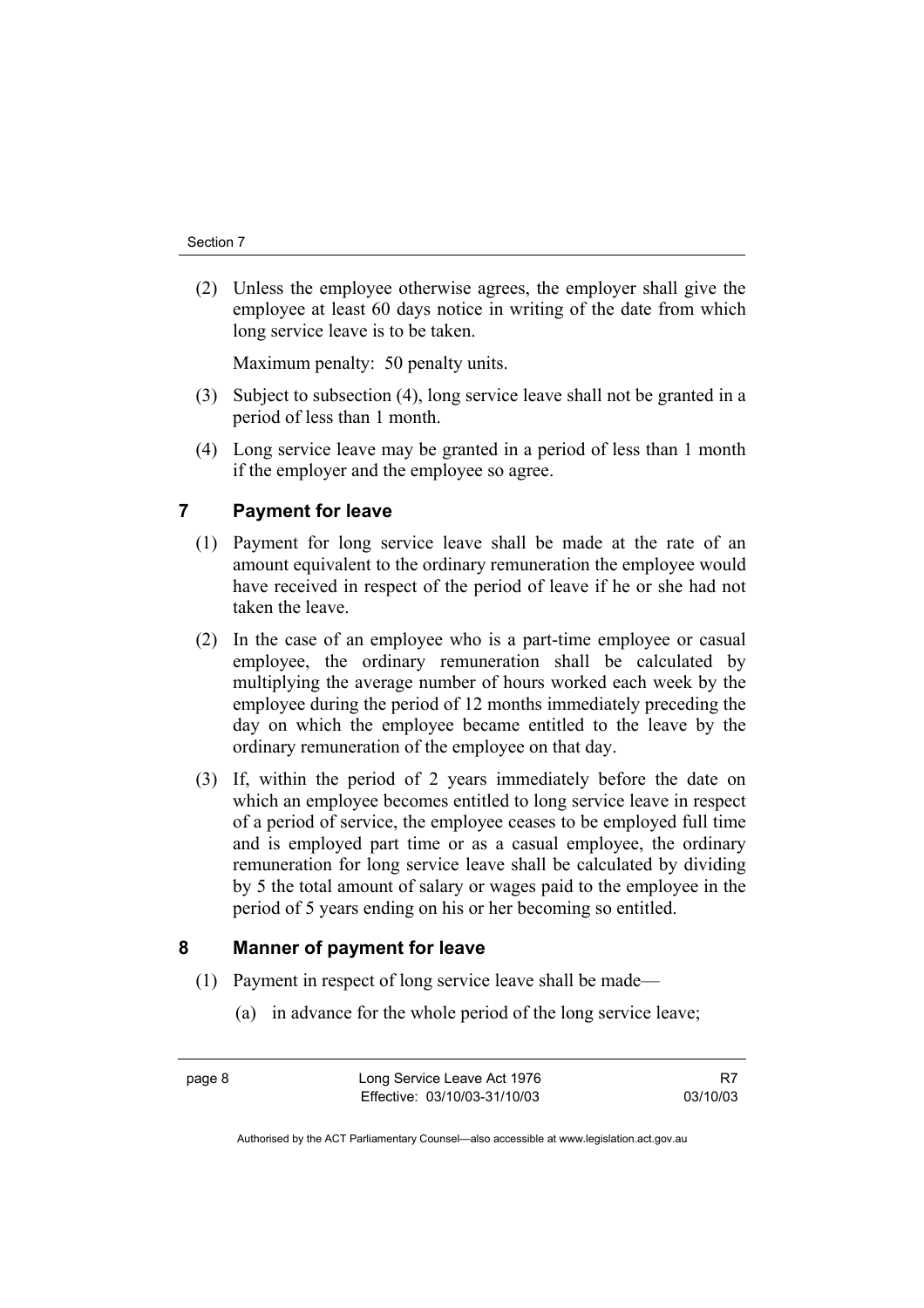- (b) at the same times as it would have been made if the employee had not taken the leave and, if the employee so requires, by cheque posted to an address specified by the employee; or
- (c) in such other manner as is agreed by the employer and the employee.

Maximum penalty: 50 penalty units.

- (2) If, after payment in respect of long service leave is made in accordance with subsection (1), the amount of ordinary remuneration payable under an award or agreement to the employee increases, payment of that increase shall—
	- (a) if payment was made under subsection (1) (a)—be made to the employee as soon as practicable on completion of that leave; or
	- (b) if payment was made under subsection (1) (b)—be made to the employee in accordance with that paragraph; or
	- (c) if payment was made under subsection (1) (c)—be made in such manner as is agreed by the employer and the employee, or in the absence of such agreement, as soon as practicable on completion of that leave.
- (3) Payment in lieu of long service leave shall be made—
	- (a) to the employee as soon as practicable after termination of his or her employment; or
	- (b) in the case of a deceased employee, to his or her legal personal representative as soon as practicable after the death of the employee but in any case not later than 12 months after his or her death.

### **9 Public holidays not to count as leave**

 (1) This section applies if a public holiday or an award holiday falls during a period of long service leave taken by an employee.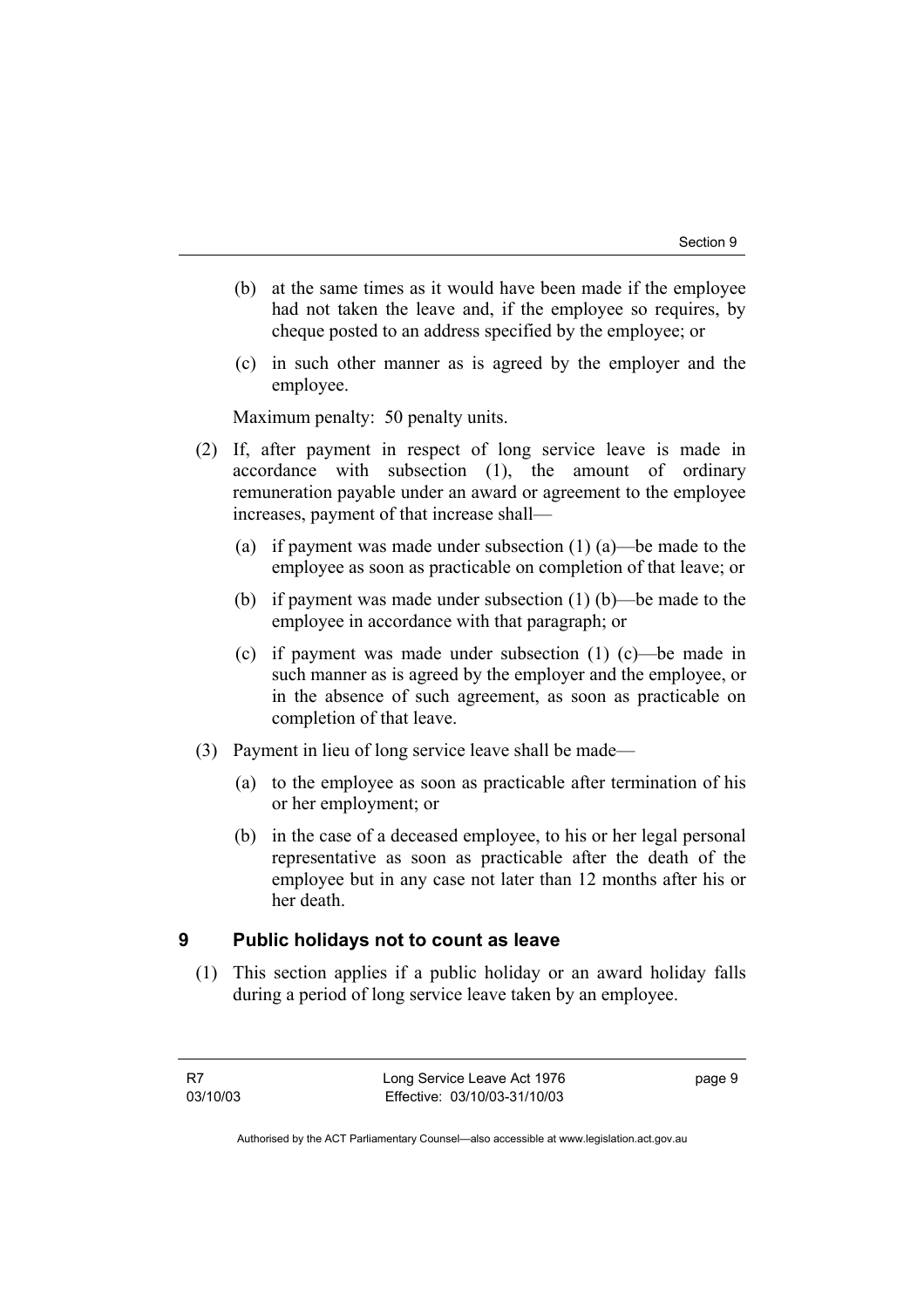(2) The period of long service leave is increased by 1 day for each such holiday.

### **10 Service not affected by transmission of business**

Where, before or after the date of commencement of this Act, a business is transmitted from 1 employer to another and a person who was, immediately before the transmission, an employee of the first employer becomes, immediately after the transmission, an employee of the second employer—

- (a) the period of service of the employee shall be deemed not to have been interrupted; and
- (b) the period of service of the employee with the first employer shall be deemed to be service with the second employer.

### **10A Continuity of service in certain cases**

- (1) Where—
	- (a) a contract for the supply of services by 1 party to the contract (the *first contractor*) on behalf of the other party to the contract (the *principal*) has been discharged; and
	- (b) the principal enters into another contract with a person other than the first contractor for the supply of those services on its behalf by that other person (the *second contractor*); and
	- (c) that other contract imposes an obligation on the second contractor to the effect that, so far as practicable, the second contractor shall employ, in supplying those services, persons whose employment with the first contractor ceased because of the discharge of the firstmentioned contract; and
	- (d) under that obligation the second contractor employs such a former employee of the first contractor; and

this section applies to that former employee.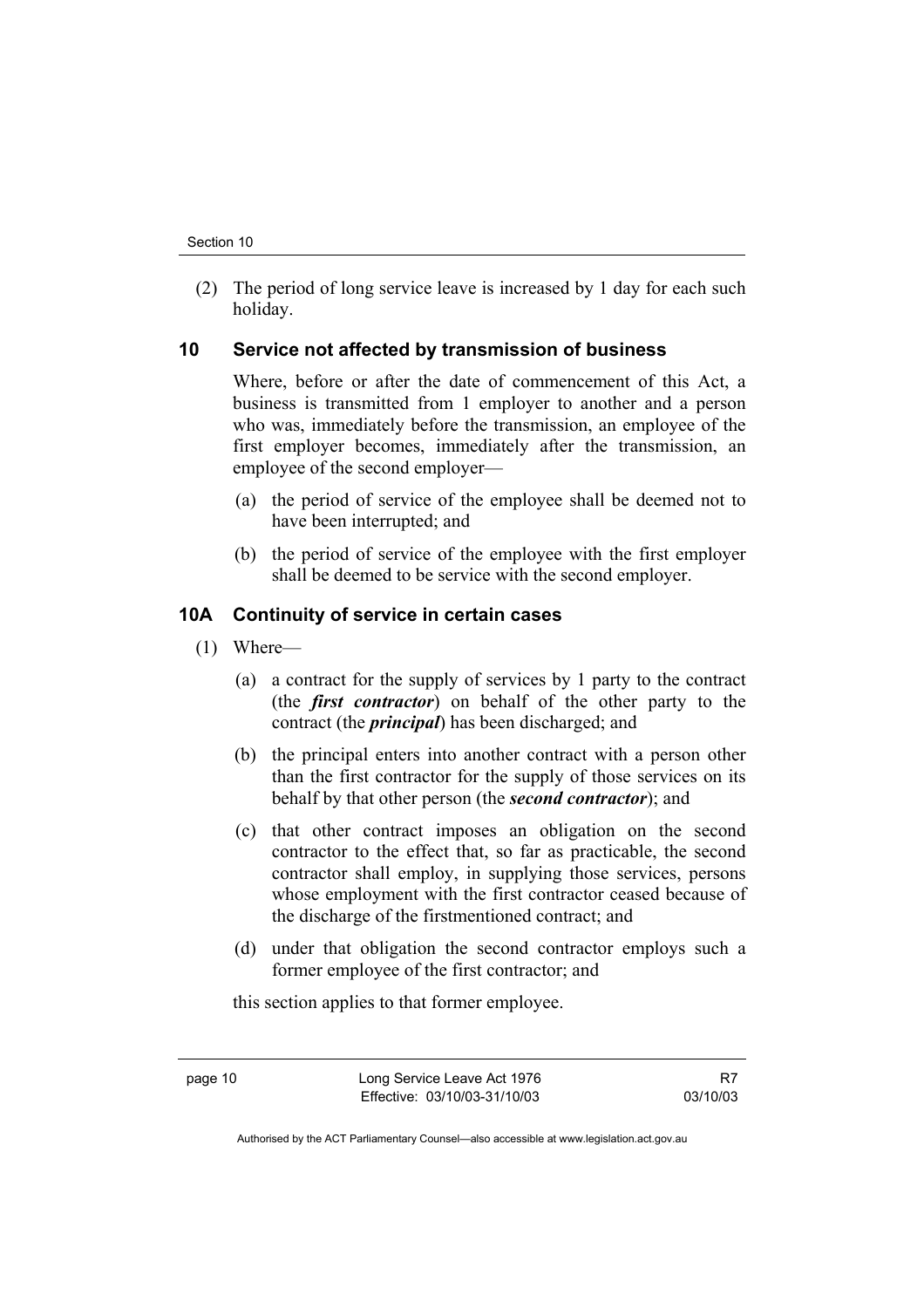(2) Where this section applies to a person, the aggregate of the periods of service by the person for the first contractor and the second contractor shall, for this Act, be taken to be 1 period of service for the second contractor.

### **11 Service with associated companies**

Where, over a continuous period, an employee has been employed by 2 or more companies each of which is an associated company, the employee is entitled to long service leave as if he or she had, during the whole of the period of service, been employed by the company by which he or she is employed at the date at which his or her long service leave accrues.

### **11A Pay in lieu of long service leave**

- (1) For this section, the long service leave credit of a person is the amount of long service leave that has accrued to the person less the amount of long service leave granted to the person.
- (2) Where—
	- (a) a person's employment ceases for any reason; and
	- (b) the person had a long service leave credit immediately before the employment ceased;

the employer shall pay the amount ascertained in accordance with subsection (3)—

- (c) to the person; or
- (d) if the person is dead—to the legal personal representative of the deceased person.
- (3) The amount payable is an amount that is equal to the amount of ordinary remuneration that, but for the cessation of employment, would have been payable by the employer under section 7 to the person for a period of service equal to the period of the person's

page 11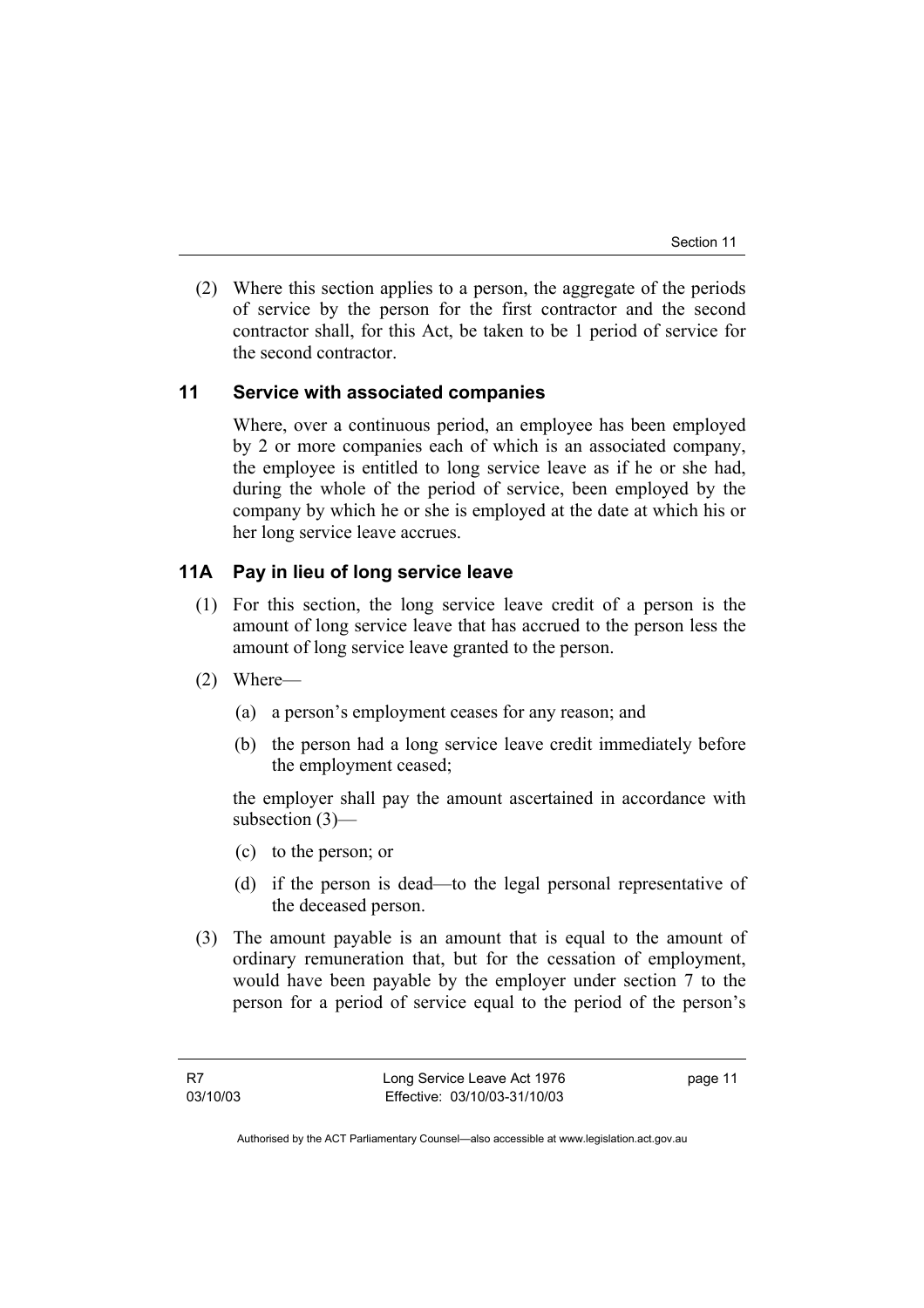long service leave credit immediately before the cessation of employment.

 (4) For subsection (1), long service leave is to be taken to have accrued in respect of any uncompleted period of 5 years service that commenced immediately after the expiration of the last period of service in respect of which long service leave accrued to the person in the same proportion as the number of years or months of service completed bears to 5 years.

#### **11B Pay for ineligible service after 10 years**

(1) In this section:

*period of ineligible service*, in relation to a person, means a period of service of not less than 1 year but less than 5 years that commenced immediately after the expiration of the last period of service in respect of which long service leave accrued to the person.

- (2) Where—
	- (a) a person's employment ceases for any reason; and
	- (b) the person had completed a period of ineligible service in that employment;

the employer shall pay the amount ascertained in accordance with subsection (3)—

- (c) to the person; or
- (d) if the person is dead—to the legal personal representative of the deceased person.
- (3) The amount payable is an amount that is equal to the amount of ordinary remuneration that, but for the cessation of employment, would have been payable by the employer to the person for a period of service equal to the period that is ascertained by multiplying  $1/5$  of a month's leave by the number of years or months of service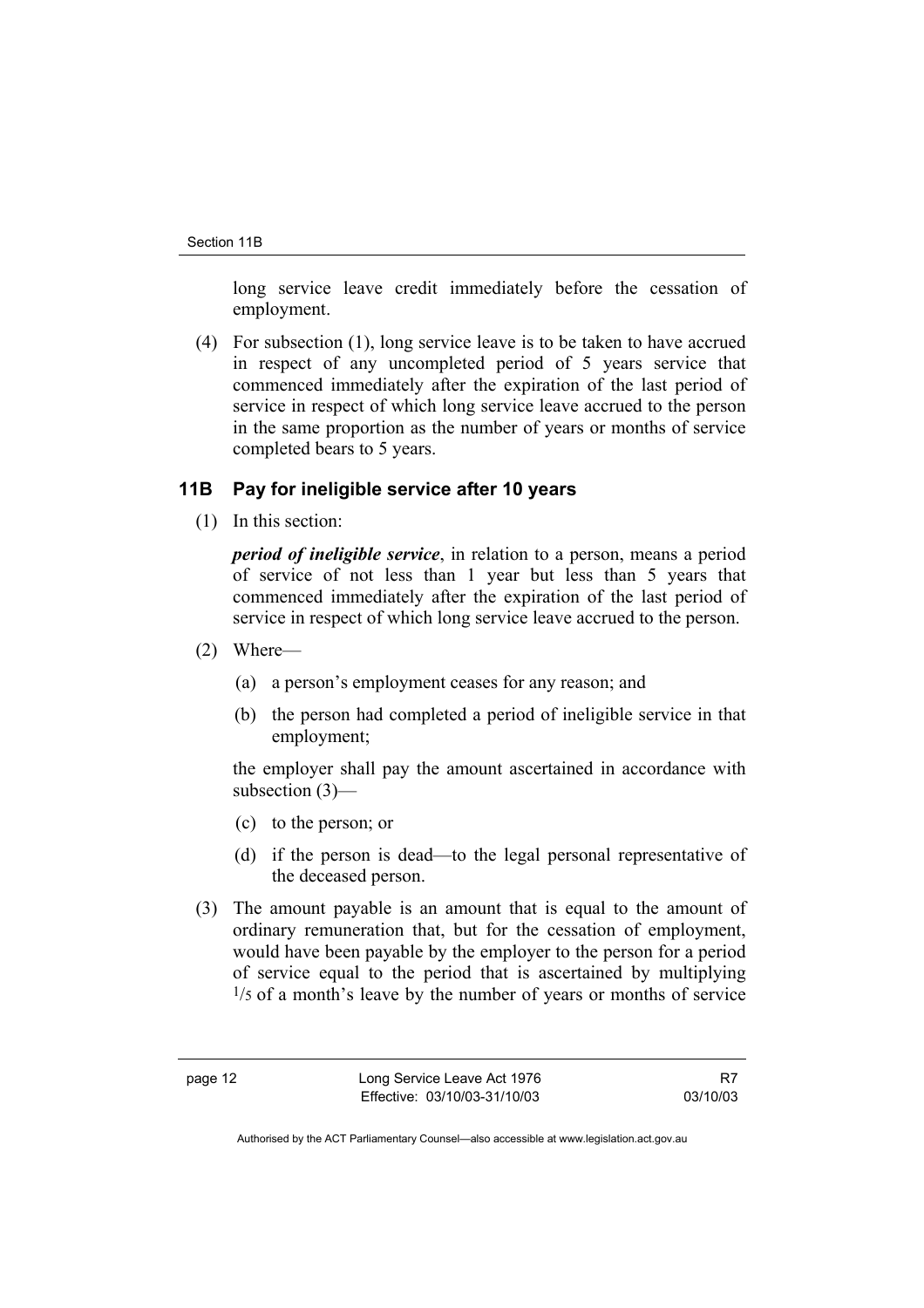completed by the person in the period of ineligible service referred to in subsection (2) (b).

### **11C Pro rata long service leave entitlement**

- (1) Where—
	- (a) a person's employment is terminated—
		- (i) by the person because of illness or incapacity or a domestic or other pressing necessity of such a nature to justify the termination; or
		- (ii) by the person upon or after attaining the minimum retiring age; or
		- (iii) by the death of the person; or
		- (iv) by the employer for a reason other than the person's serious and wilful misconduct; and
	- (b) the person had completed a period of service in that employment of at least 5 years but less than 10 years;

the employer shall pay the amount ascertained in accordance with subsection (2)—

- (c) to the person; or
- (d) if the person is dead—to the legal personal representative of the deceased person.
- (2) The amount payable is an amount that is equal to the amount of ordinary remuneration that, but for the cessation of employment, would have been payable by the employer to the person for a period of service equal to the period that bears to 2 months the same proportion as the number of years or months of service completed by the person bears to 10 years.

page 13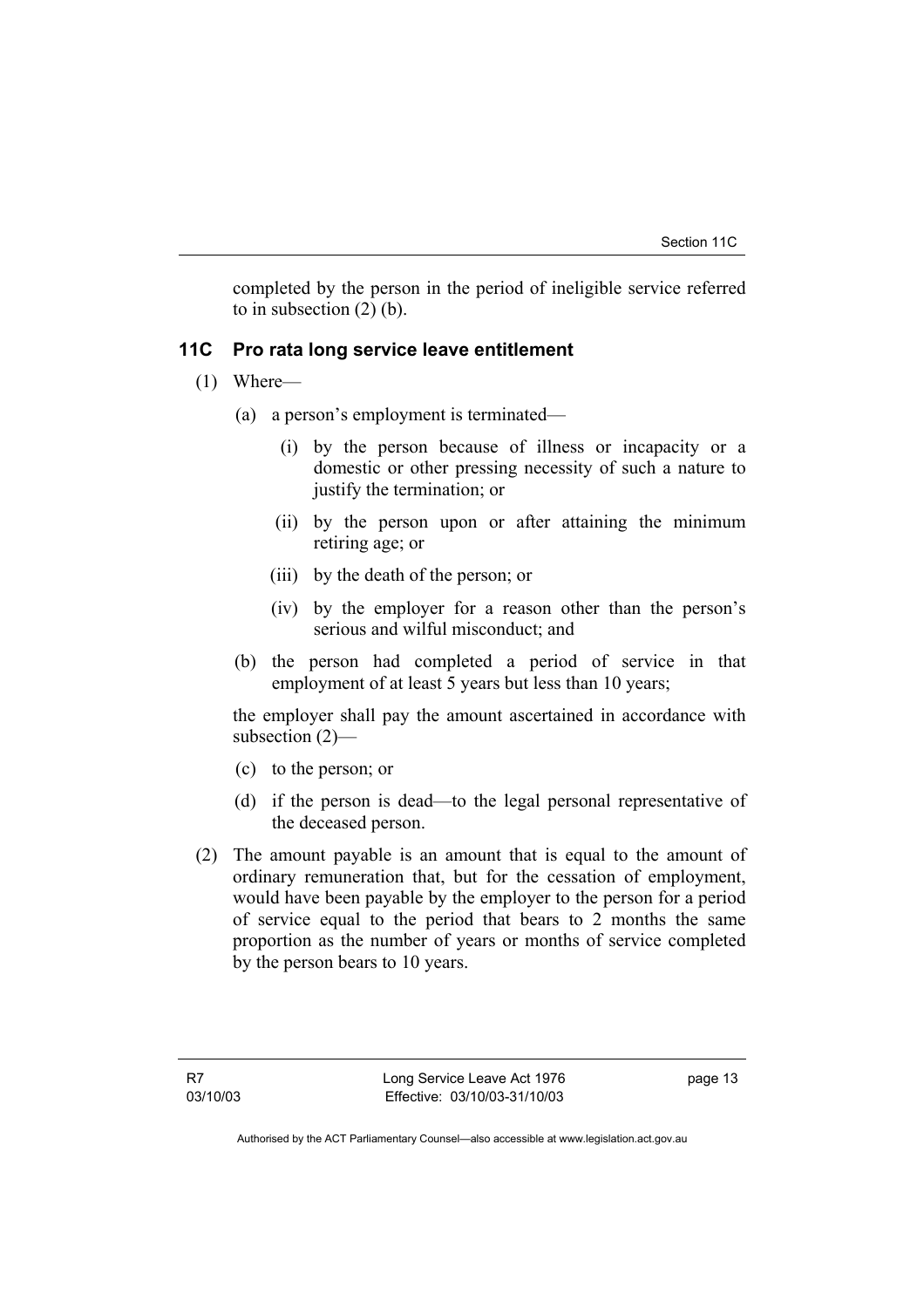### **11D Calculation of ordinary remuneration**

For section 11A, 11B or 11C, the amount of ordinary remuneration that, but for the cessation of employment by a person, would have been payable by the employer to the person for a period of service referred to in that section shall be calculated—

- (a) at the rate at which ordinary remuneration was payable to the person immediately before the cessation of employment; and
- (b) if the person was a part-time employee or casual employee immediately before the cessation of employment—on the basis that during that period of service the person would have been employed for the number of hours per week that is equal to the average number of hours per week for which the employee was employed during the period of 12 months immediately before the cessation of employment.

### **12 Long service leave records**

- (1) An employer shall, in respect of each person employed by him or her, keep a record showing particulars of—
	- (a) the name, occupation and classification of the employee; and
	- (b) whether the employee is full-time, part-time or casual; and
	- (c) the employee's ordinary remuneration, including the base rate of pay and any loading payable to the employee, and the purpose of the loading; and
	- (d) the number of hours worked each week by the employee; and
	- (e) the date on which the employee commenced service; and
	- (f) the period of any annual leave taken by the employee; and
	- (g) the employee's entitlement to long service leave; and
	- (h) long service leave granted, or payment in lieu of leave made, to the employee; and

R7 03/10/03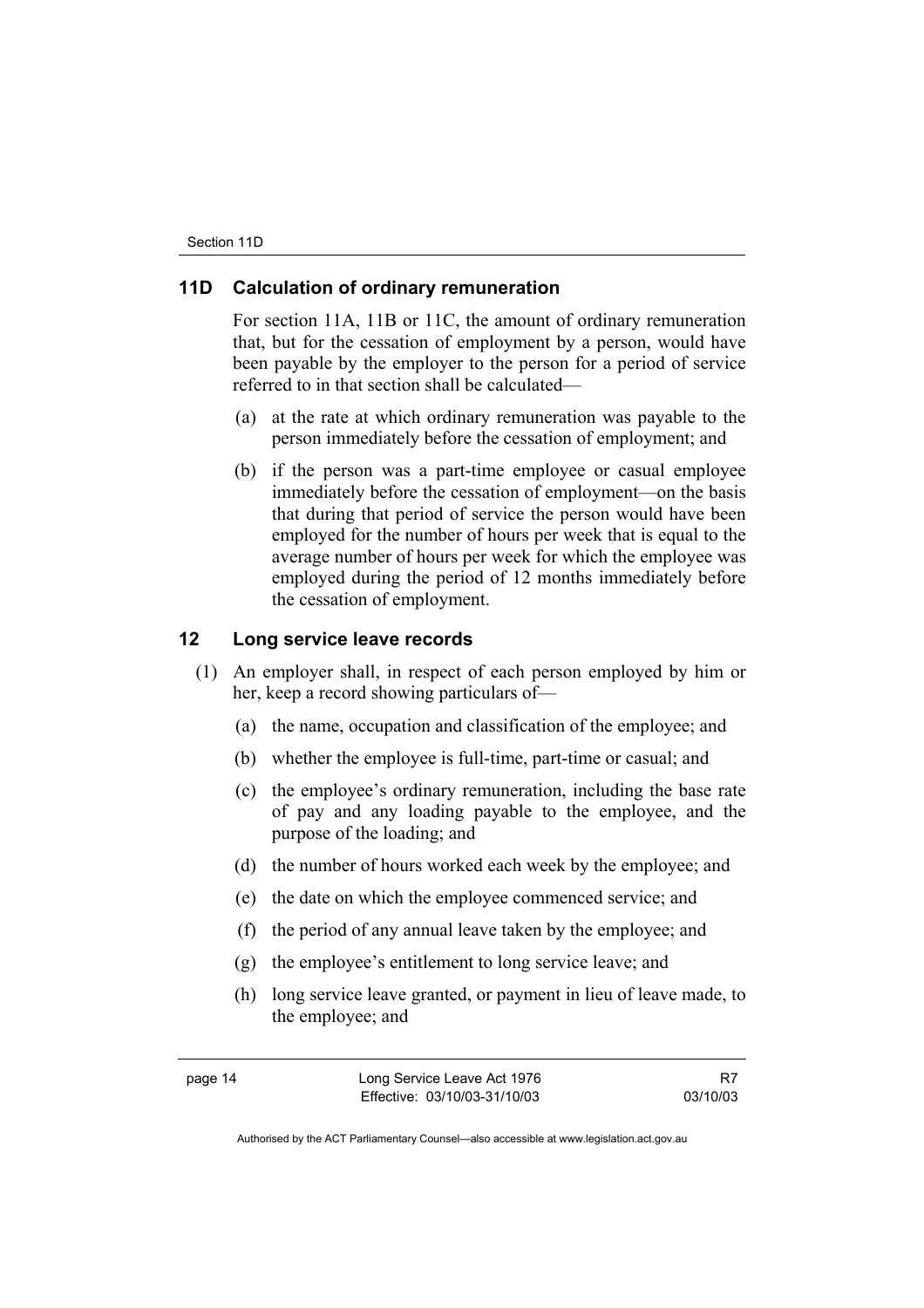- (i) where the person has ceased to be employed by the employer—the date on which, and manner in which, he or she so ceased to be employed; and
- (j) the date of birth of the employee as provided by the employee; and
- (k) if overtime may be paid under the award to the employee—
	- (i) the number of hours worked by the employee during each day; and
	- (ii) when the employee started and ceased work; and
- (l) the name of each award or agreement under which the employee has entitlements.

Maximum penalty: 20 penalty units.

- (2) An employer shall retain a record referred to in subsection (1)—
	- (a) in the case of records relating to an employee whose service is terminated by death—for a period of 7 years after the date on which all moneys owing to his or her legal personal representative are paid; and
	- (b) in any other case—for a period of 7 years after the date on which the service of the person to whom the record relates is terminated.

Maximum penalty: 20 penalty units.

 (3) Subject to subsection (4), an employer shall, at the request of an authorised officer, make available for inspection by the authorised officer a record kept or retained for this section.

Maximum penalty: 50 penalty units.

 (4) An employer is not required by subsection (3) to make a record available for inspection otherwise than at a place of business of the employer during the hours during which the employer's business is normally conducted at that place.

| - R7     | Long Service Leave Act 1976  | page 15 |
|----------|------------------------------|---------|
| 03/10/03 | Effective: 03/10/03-31/10/03 |         |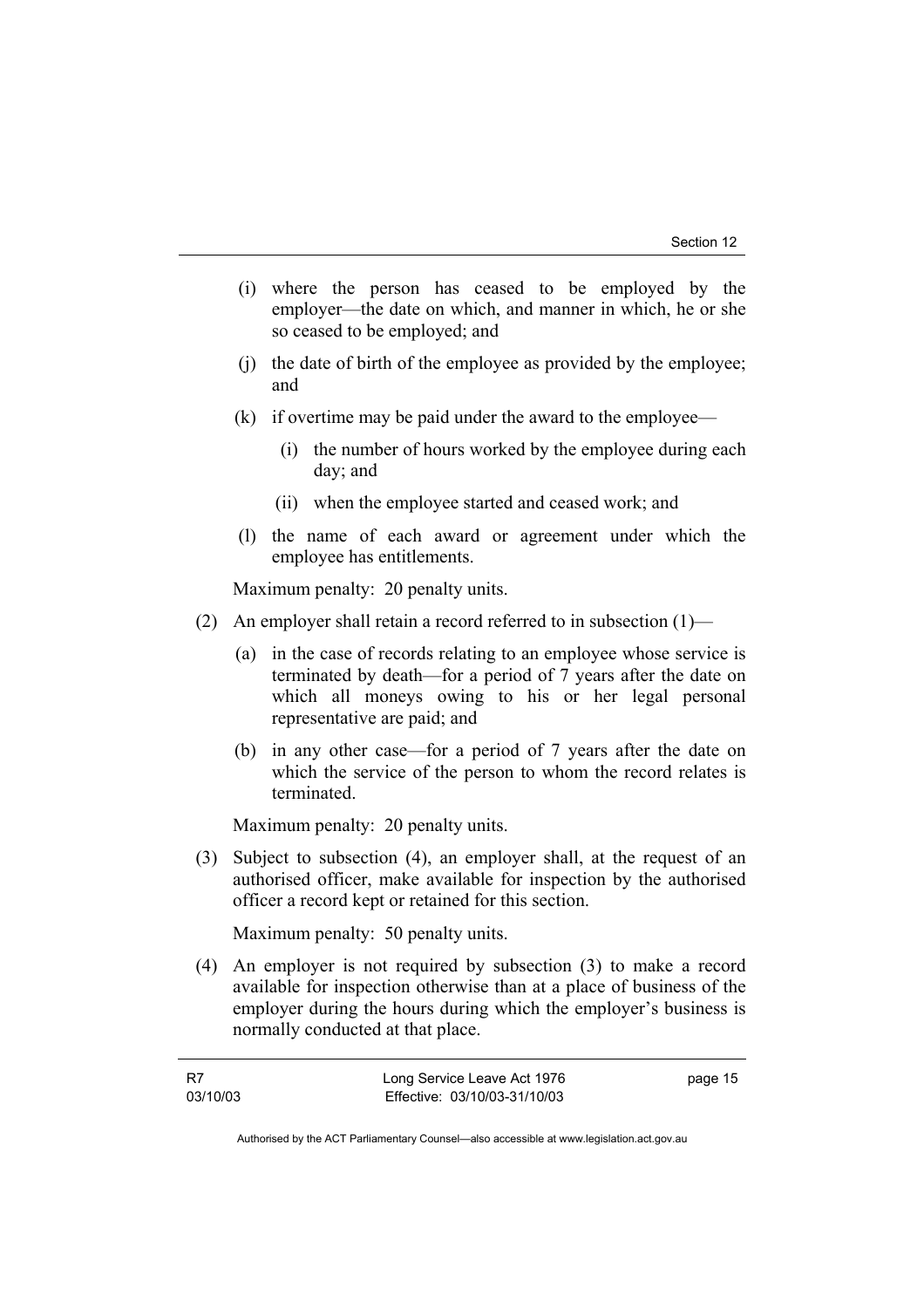#### **13 Registrar of Long Service Leave**

- (1) There shall be a Registrar of Long Service Leave.
- (2) In addition to performing the functions of the registrar under this Act, the registrar shall perform such other functions as the Minister directs.
	- *Note* A reference to an Act includes a reference to the statutory instruments made or in force under the Act, including regulations (see *Legislation Act 2001*, s 104).
- (3) The chief executive shall create and maintain an office in the public service the duties of which include performing the functions of the Registrar of Long Service Leave.
- (4) The registrar shall be the public servant for the time being performing the duties of the public service office referred to in subsection (3).

#### **13A Authorised officers**

- (1) There shall be 1 or more authorised officers for this Act.
- (2) The chief executive may create and maintain 1 or more offices in the public service the duties of which include performing the functions of an authorised officer.
- (3) The following persons shall be authorised officers:
	- (a) any public servant for the time being performing the duties of a public service office referred to in subsection (2);
	- (b) any other person (including an officer of the Australian Public Service constituted under the *Public Service Act 1999* (Cwlth) appointed, in writing, by the chief executive.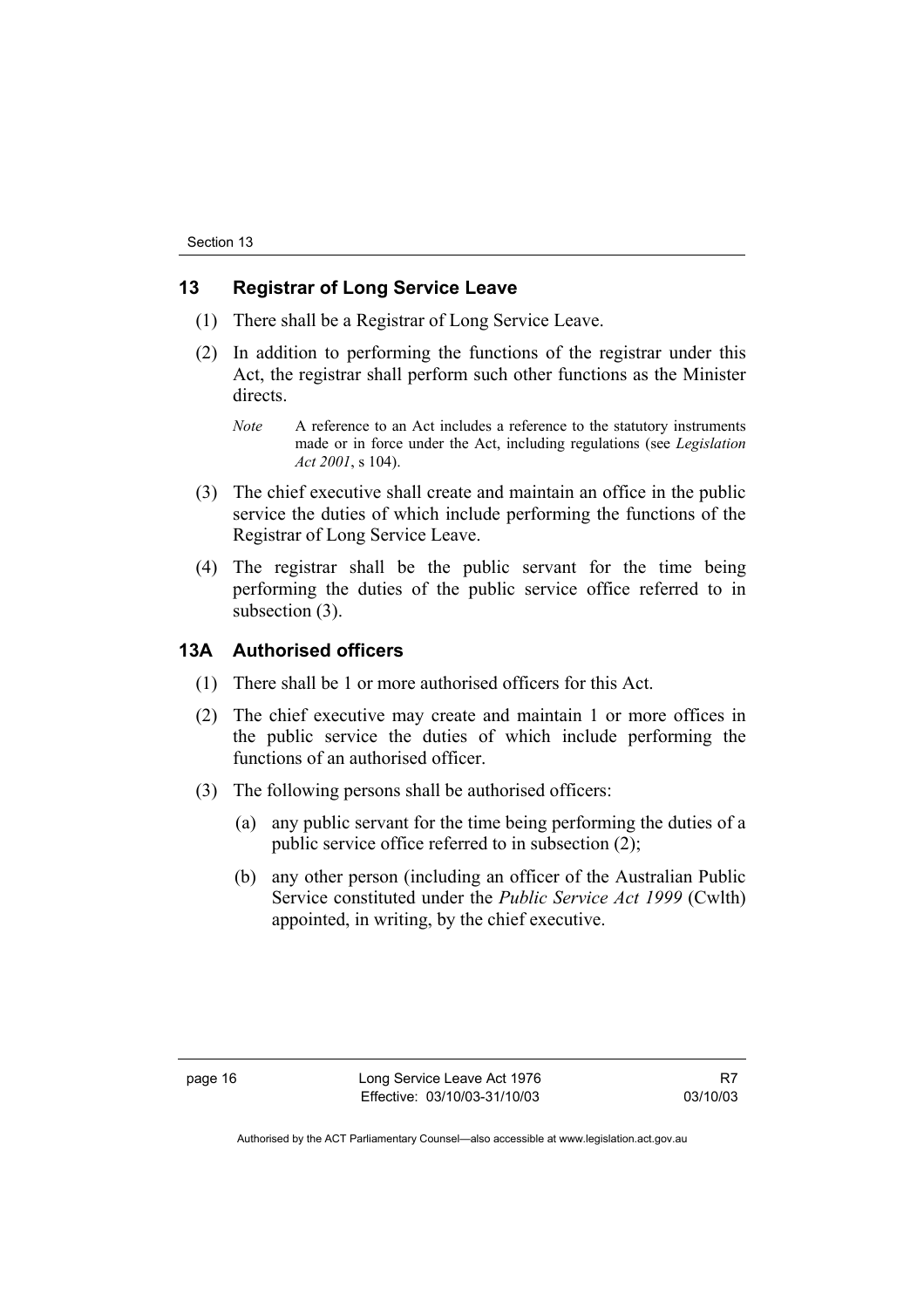#### **13B Identity cards**

- (1) The chief executive shall issue to the registrar an identity card that specifies the registrar's name and office, and on which appears a recent photograph of the registrar.
- (2) The chief executive shall issue to a delegate of the registrar with any delegated powers of an authorised officer an identity card that specifies the delegate's name and delegated office, and on which appears a recent photograph of the delegate.
- (3) The chief executive shall issue to an authorised officer an identity card that specifies the authorised officer's name and office, and on which appears a recent photograph of the authorised officer.
- (4) On ceasing—
	- (a) to occupy, or to act in, the office of the registrar; or
	- (b) to be a delegate of the registrar with any delegated powers of an authorised officer; or
	- (c) to occupy, or to act in, an office of authorised officer;

a person shall not, without reasonable excuse, fail to return his or her identity card to the chief executive.

Maximum penalty: 1 penalty unit.

### **13C Powers of entry of authorised officers**

- (1) Subject to subsection (2), if an authorised officer has reasonable grounds for believing that it is necessary to do so for this Act an authorised officer may, at any time, enter premises of an employer and exercise the powers referred to in subsection (4).
- (2) An authorised officer shall not enter premises under subsection (1) without the consent of the employer.
- (3) An authorised officer who enters premises under subsection (1) is not authorised to remain on the premises, and a person is not

| - R7     | Long Service Leave Act 1976  | page 17 |
|----------|------------------------------|---------|
| 03/10/03 | Effective: 03/10/03-31/10/03 |         |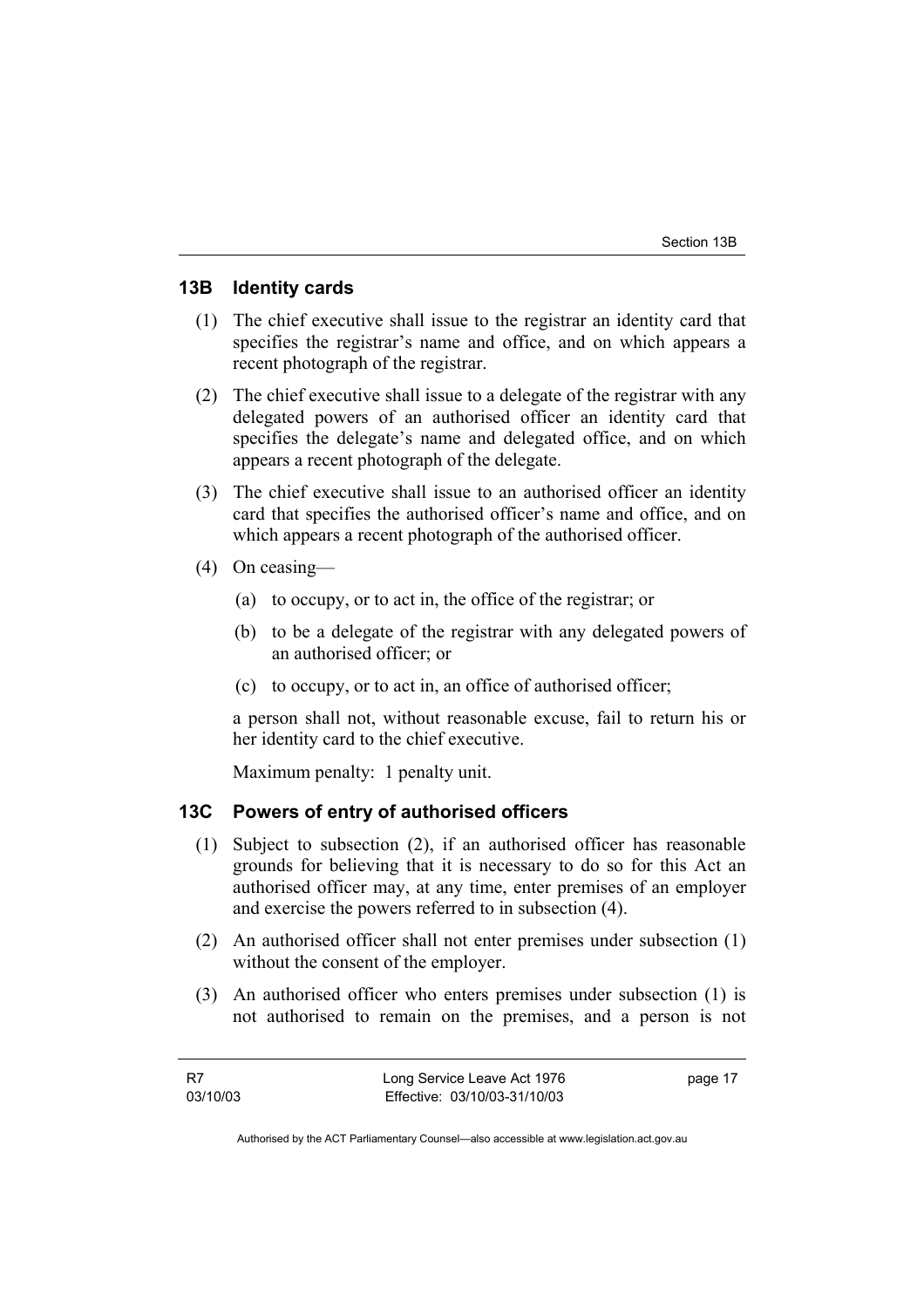required to comply with a requirement made by an authorised officer under subsection (4), if, on request by the employer, or the person in charge of the premises, the authorised officer does not produce his or her identity card.

- (4) An authorised officer who enters premises under subsection (1) may—
	- (a) require the employer to make available for inspection records required to be kept under this Act; and
	- (b) make copies of, or take extracts from records referred to in paragraph (a).

#### **13D Complaints**

- (1) Where a written complaint is made to the registrar by an employee, the registrar shall refer the complaint to an authorised officer.
	- *Note* If a form is approved under s 17 (Approved forms) for a complaint, the form must be used.
- (2) Where a complaint made by an employee—
	- (a) is made to an authorised officer; or
	- (b) is referred to an authorised officer under subsection (1);

the authorised officer may, by notice in writing, require the complainant and the employer to whom the complaint relates, to attend a conference at a place, date and time specified in the notice to endeavour to resolve the complaint.

- (3) A conference shall be conducted in such a manner as the authorised officer thinks fit.
- (4) Except with the consent of the authorised officer—
	- (a) a natural person is not entitled to be represented at a conference by another person; and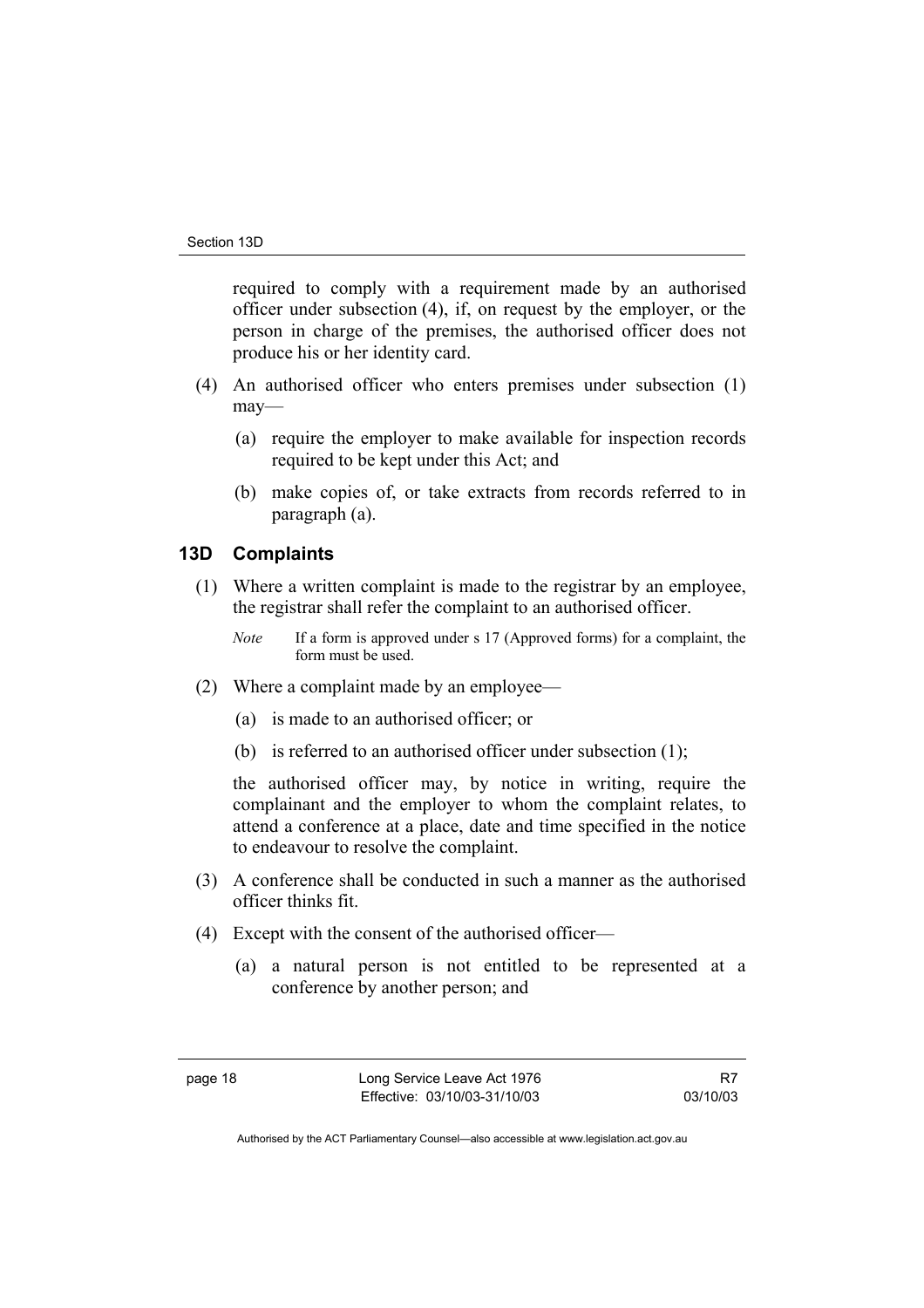- (b) a body of persons (whether incorporated or unincorporated) is not entitled to be represented at a conference by a person other than a member, officer or employee of the body.
- (5) In this section:

*complaint* means a complaint by an employee concerning his or her entitlements under this Act.

### **13E Notice to comply with Act**

An authorised officer may, if satisfied having regard to the relevant circumstances of a particular case that it is necessary to do so, by notice in writing, require an employer, within 28 days after the date of the notice, to comply with the Act.

### **13F Review of directions by registrar**

- (1) An employer may apply to the registrar for a review of a requirement made of him or her under section 13E.
- (2) An application shall be in writing.
- (3) The registrar may uphold, revoke or vary the terms of, the requirement.
- (4) Where the registrar makes a decision under subsection (3), the registrar shall give notice in writing of his or her decision to the applicant.

### **13G Review of decisions**

- (1) Application may be made to the administrative appeals tribunal for a review of a decision of the registrar under section 13F.
- (2) A notice under section 13F (4) shall be in accordance with the requirements of the code of practice in force under the *Administrative Appeals Tribunal Act 1989*, section 25 (1).

page 19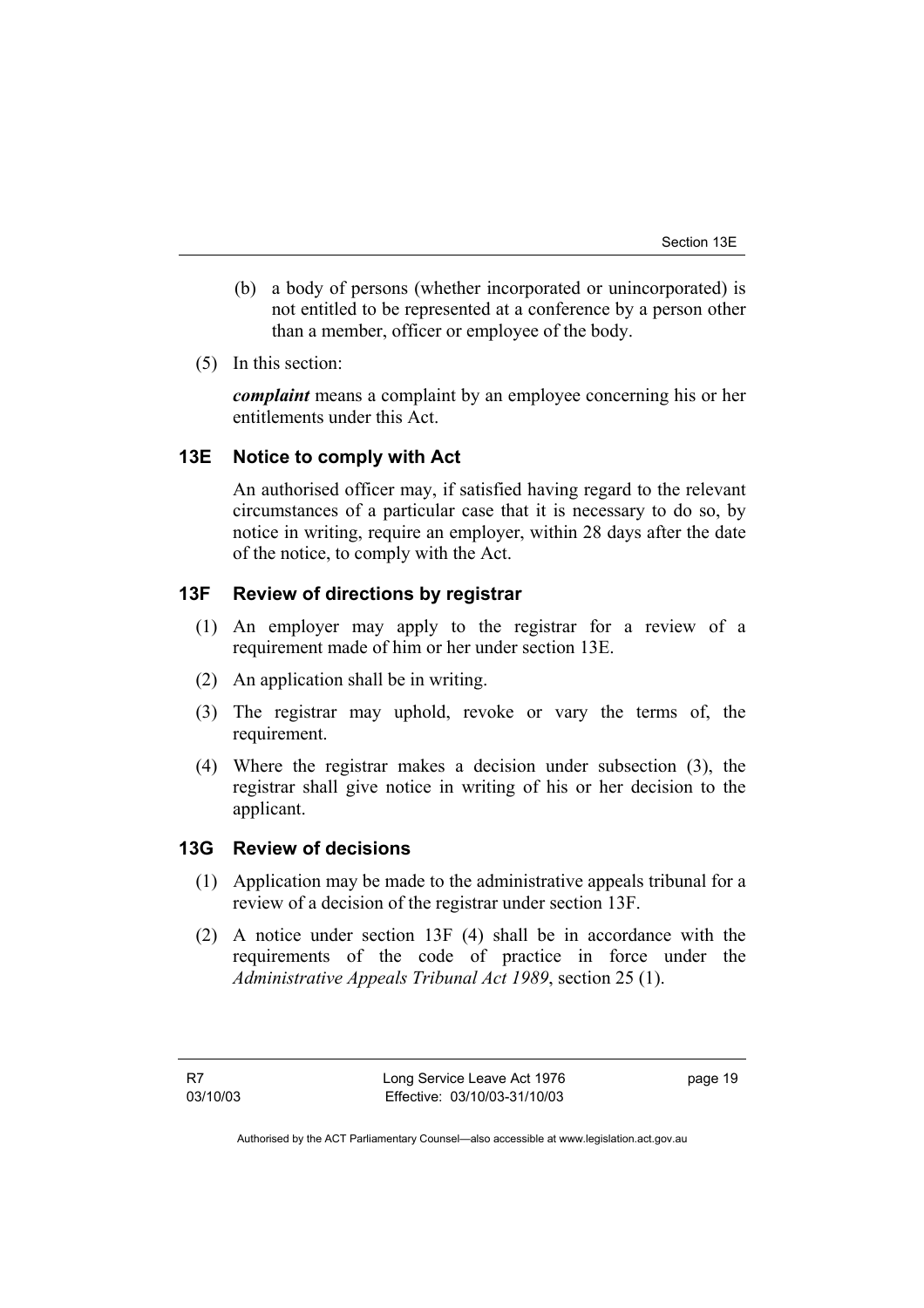#### **13H Obstructing etc authorised officers**

 (1) A person shall not, without reasonable excuse, obstruct or hinder an Authorised officer in the exercise of his or her powers under this Act.

Maximum penalty: 50 penalty units, imprisonment for 6 months or both.

 (2) A person shall not, without reasonable excuse, contravene a requirement made under section 13E.

Maximum penalty: 50 penalty units.

#### **13J Liability**

An action or other proceeding, civil or criminal, does not lie against the registrar or an authorised officer for or in relation to any act done, or omission made, in good faith in connection with his or her powers under this Act.

*Note* A reference to an Act includes a reference to the statutory instruments made or in force under the Act, including regulations (see *Legislation Act 2001*, s 104).

### **13K Delegation by registrar**

The registrar may delegate to any person any of the registrar's powers under this Act, other than the registrar's powers under section 13F.

*Note* A reference to an Act includes a reference to the statutory instruments made or in force under the Act, including regulations (see *Legislation Act 2001*, s 104).

### **14 No contracting out**

- (1) Subject to subsection (2), this Act has effect notwithstanding any award or agreement to the contrary.
- (2) Nothing in this Act affects the operation of an award or agreement to the extent that the award or agreement confers upon an employee

| page 20 | Long Service Leave Act 1976  |          |
|---------|------------------------------|----------|
|         | Effective: 03/10/03-31/10/03 | 03/10/03 |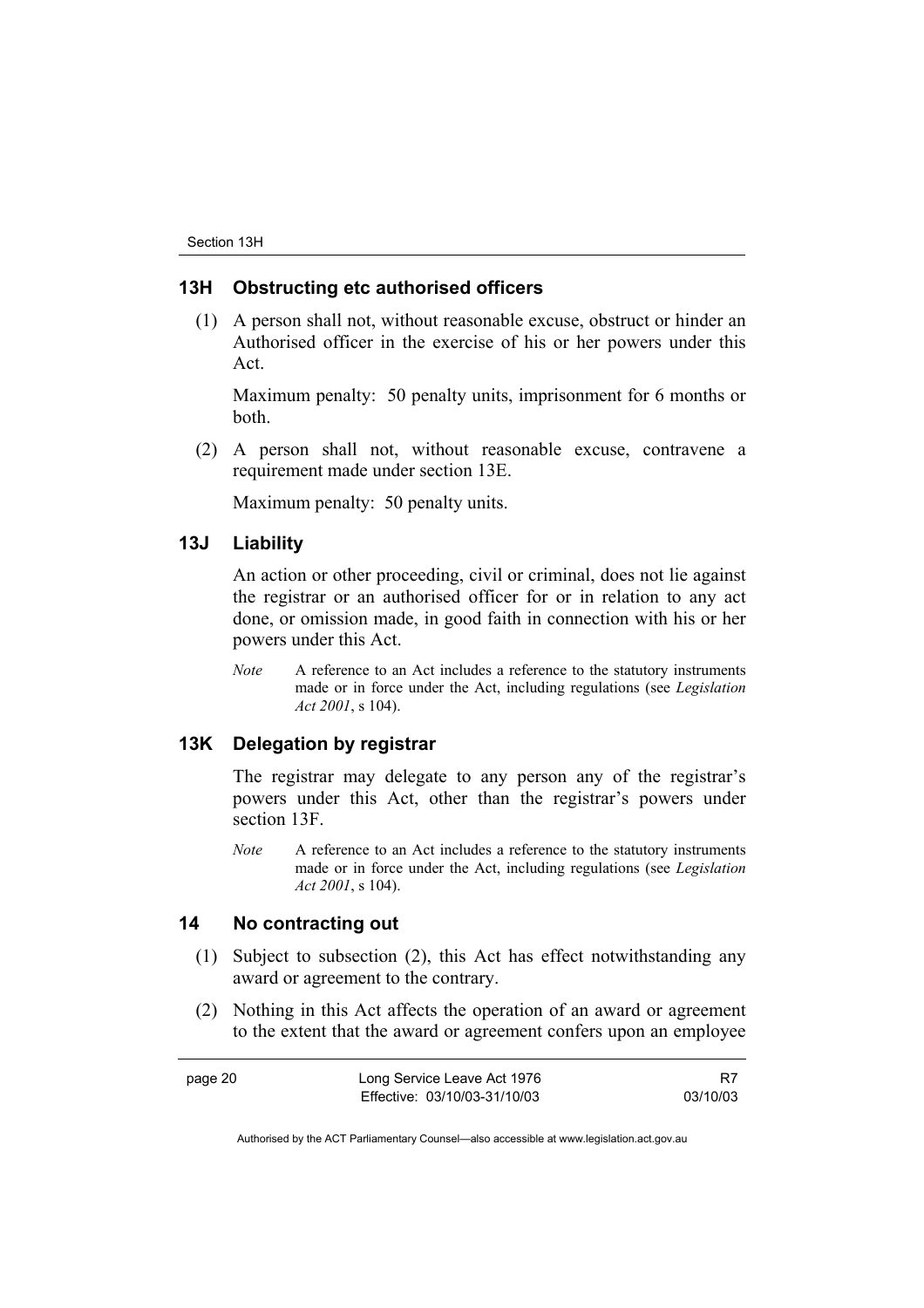rights that are more advantageous to the employee than the rights conferred upon the employee by this Act.

### **16 Application of Act**

- (1) Subject to subsection (2), this Act does not apply to or in relation to a period of service served before the date of commencement of this Act if, before that date, the service of the employee was terminated otherwise than for the purpose of avoiding the granting of long service leave.
- (2) Where—
	- (a) an employee ceased to be an employee during the period that commenced on 1 January 1975 and ended on the day immediately preceding the day on which this Act came into operation; and
	- (b) the employee would, if this Act had been in force on the day on which he or she ceased to be an employee, have been entitled to long service leave, or to payment in lieu of long service leave, on that day;

the employee is entitled to payment, in lieu of long service leave, in respect of the period of leave to which he or she would have been so entitled if this Act had been in force on that day.

- (3) Long service leave granted, or payment in lieu of long service leave made, before the date of commencement of this Act—
	- (a) shall be deemed to be leave granted, or payment made, under this Act; and
	- (b) shall be deducted from any leave or payment to which the employee would be entitled under this Act.

### **17 Approved forms**

(1) The registrar may, in writing, approve forms for this Act.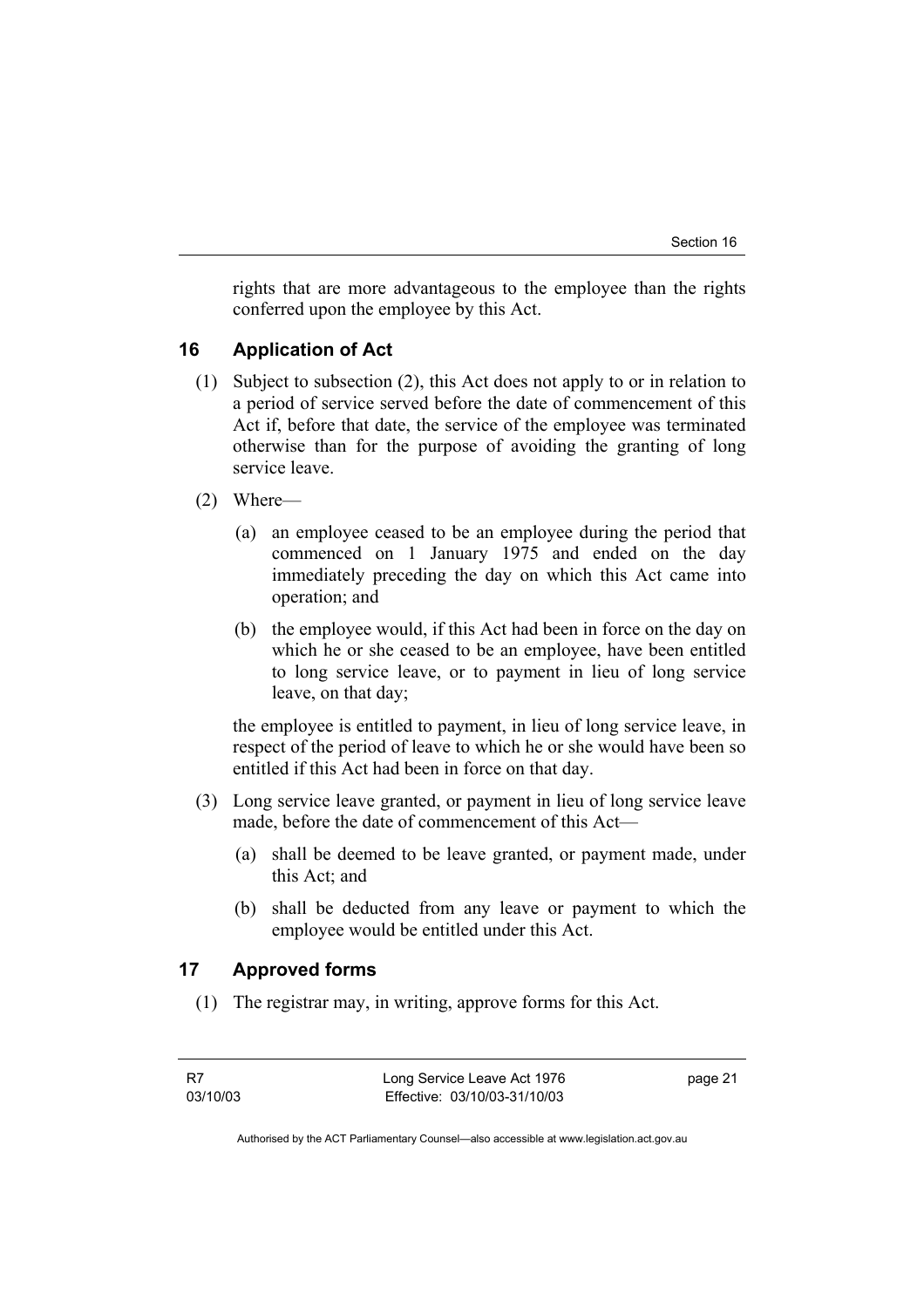- (2) If the registrar approves a form for a particular purpose, the approved form must be used for that purpose.
- (3) An approved form is a notifiable instrument.
	- *Note* A notifiable instrument must be notified under the *Legislation Act 2001*.

#### **18 Regulation-making power**

The Executive may make regulations for this Act.

*Note* Regulations must be notified, and presented to the Legislative Assembly, under the *Legislation Act 2001*.

page 22 **Long Service Leave Act 1976** Effective: 03/10/03-31/10/03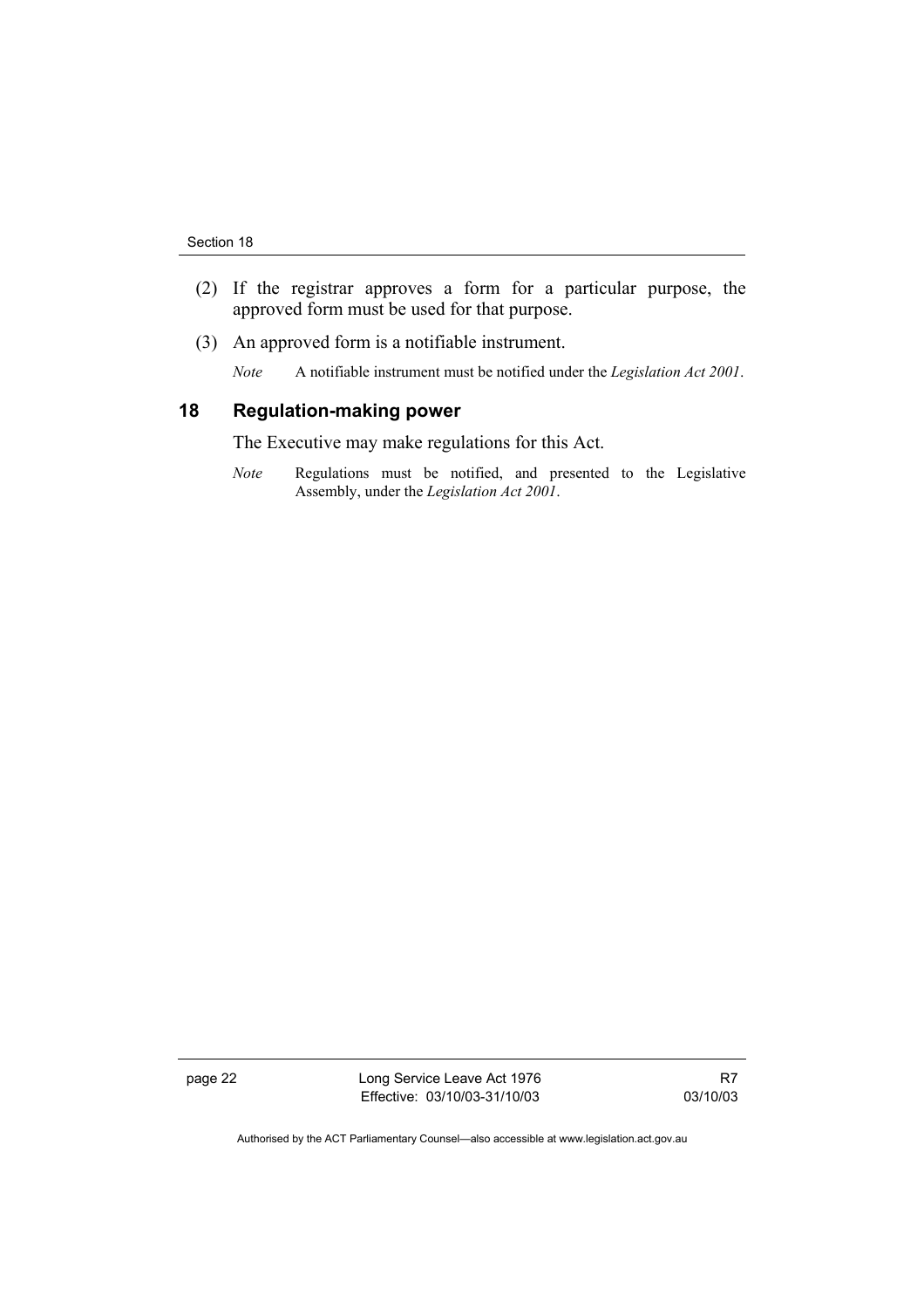### **Endnotes**

| 1 |  |  | <b>About the endnotes</b> |
|---|--|--|---------------------------|
|---|--|--|---------------------------|

Amending and modifying laws are annotated in the legislation history and the amendment history. Current modifications are not included in the republished law but are set out in the endnotes.

Not all editorial amendments made under the *Legislation Act 2001*, part 11.3 are annotated in the amendment history. Full details of any amendments can be obtained from the Parliamentary Counsel's Office.

Uncommenced amending laws and expiries are listed in the legislation history and the amendment history. These details are underlined. Uncommenced provisions and amendments are not included in the republished law but are set out in the last endnote.

If all the provisions of the law have been renumbered, a table of renumbered provisions gives details of previous and current numbering.

The endnotes also include a table of earlier republications.

If the republished law includes penalties, current information about penalty unit values appears on the republication inside front cover.

### **2 Abbreviation key**

| $am = amended$                             | $ord = ordinance$                         |
|--------------------------------------------|-------------------------------------------|
| $amdt = amendment$                         | orig = original                           |
| $ch = chapter$                             | $p = page$                                |
| $cl = clause$                              | par = paragraph                           |
| $def = definition$                         | $pres = present$                          |
| $dict = dictionary$                        | $prev = previous$                         |
| disallowed = disallowed by the Legislative | $(\text{prev})$ = previously              |
| Assembly                                   | $prov = provision$                        |
| $div = division$                           | $pt = part$                               |
| $exp = expires/expired$                    | $r = rule/subrule$                        |
| Gaz = Gazette                              | $reg = regulation/subregulation$          |
| $hdg =$ heading                            | $remum = renumbered$                      |
| IA = Interpretation Act 1967               | $reloc = relocated$                       |
| ins = inserted/added                       | $R[X]$ = Republication No                 |
| $LA =$ Legislation Act 2001                | $RI = reissue$                            |
| $LR =$ legislation register                | s = section/subsection                    |
| LRA = Legislation (Republication) Act 1996 | $sch = schedule$                          |
| mod = modified / modification              | $sdiv = subdivision$                      |
| $No = number$                              | $sub =$ substituted                       |
| $num = numbered$                           | SL = Subordinate Law                      |
| $o = order$                                | underlining = whole or part not commenced |
| om = omitted/repealed                      | or to be expired                          |
|                                            |                                           |

R7 03/10/03 Long Service Leave Act 1976 Effective: 03/10/03-31/10/03

page 23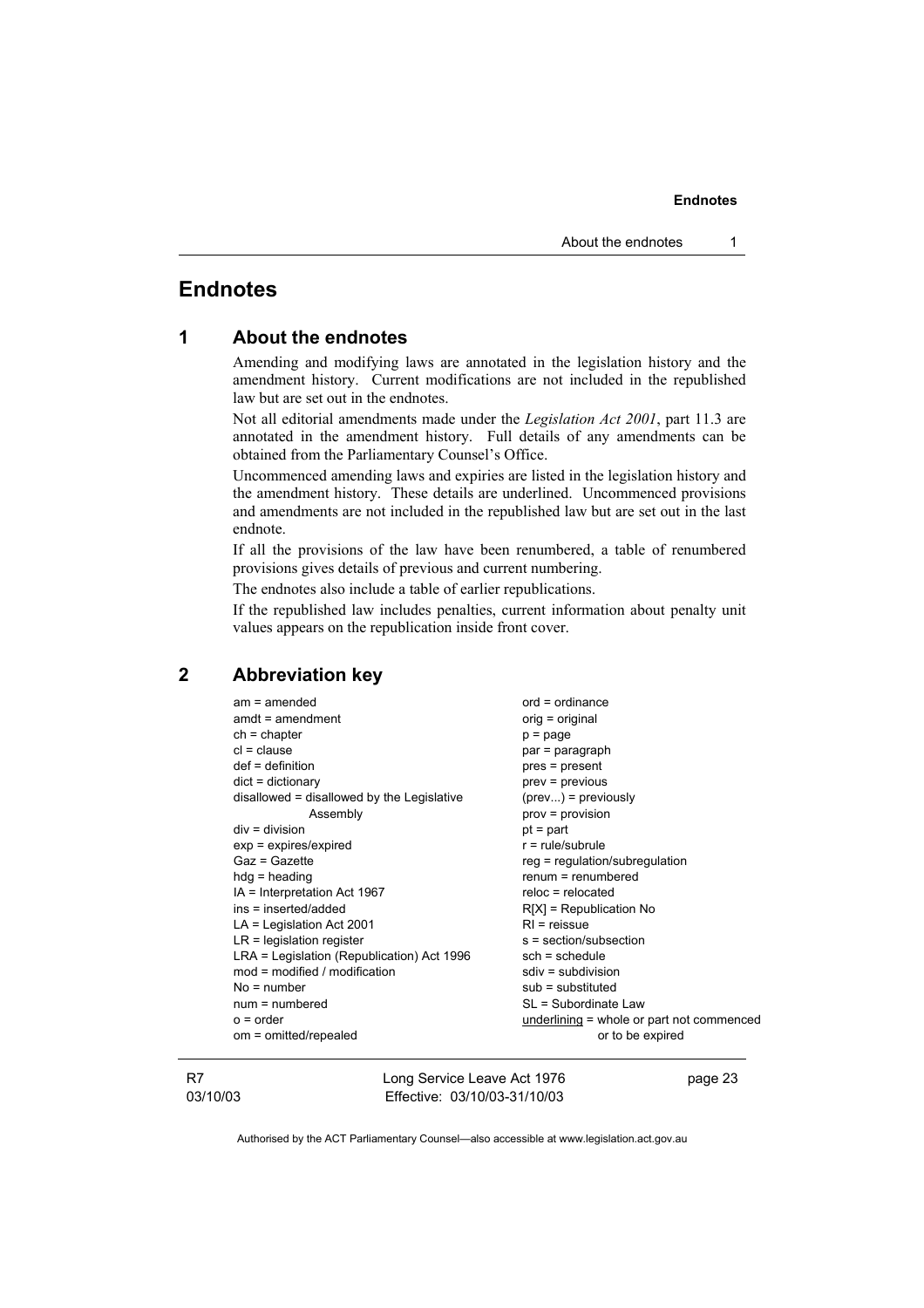3 Legislation history

### **3 Legislation history**

This Act was originally a Commonwealth ordinance—the *Long Service Leave Ordinance 1976* No 27 (Cwlth).

The *Australian Capital Territory (Self-Government) Act 1988* (Cwlth), s 34 (4) converted most former Commonwealth ordinances in force in the ACT into ACT enactments. This allowed the ACT Legislative Assembly to amend and repeal the laws. This Act was converted into an ACT enactment on 11 May 1989 (selfgovernment day).

As with most ordinances in force in the ACT, the name was changed from *Ordinance* to *Act* by the *Self-Government (Citation of Laws) Act 1989* No 21, s 5 on 11 May 1989 (self-government day).

Before 11 May 1989, ordinances commenced on their notification day unless otherwise stated (see *Seat of Government (Administration) Act 1910* (Cwlth), s 12).

#### **Legislation before becoming Territory enactment**

#### **Long Service Leave Act 1976 No 27**

notified 16 June 1976 commenced 16 June 1976

#### as amended by

- **Long Service Leave (Amendment) Ordinance 1978 No 20**  notified 8 August 1978 commenced 8 August 1978
- **Long Service Leave (Amendment) Ordinance 1981 No 24**  notified 10 September 1981 commenced 10 September 1981
- **Ordinances Revision (Companies Amendments) Ordinance 1982 No 38 sch 4**  notified 30 June 1982

commenced 1 July 1982 (s 2)

**Long Service Leave (Amendment) Ordinance 1987 No 73**  notified 22 December 1987 commenced 1 January 1988 (s 2)

page 24 Long Service Leave Act 1976 Effective: 03/10/03-31/10/03

R7 03/10/03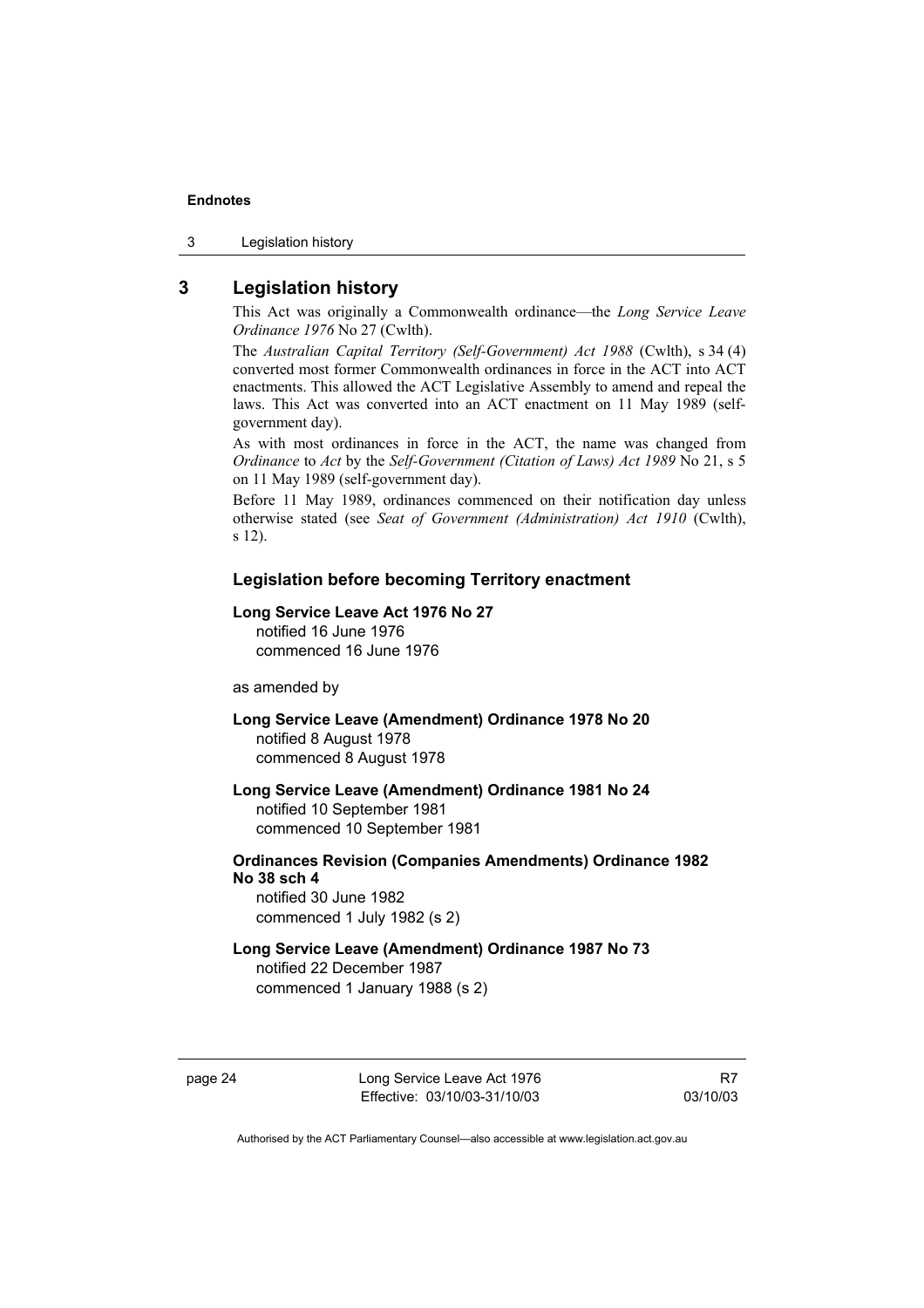#### **Self-Government (Consequential Amendments) Ordinance 1989 No 38 sch 1**

notified 10 May 1989 (Cwlth Gaz No S164) s 1, s 2 commenced 10 May 1989 (s 2 (1)) sch 1 commenced 11 May 1989 (s 2 (2) and see Cwlth Gaz 1989 No S164)

#### **Legislation after becoming Territory enactment**

#### **Statute Law Revision (Miscellaneous Provisions) Act 1993 No 1 sch 1**  notified 1 March 1993 (Gaz 1993 No S23) sch 1 commenced 1 March 1993

#### **Statute Law Revision (Penalties) Act 1994 No 81 sch**

notified 29 November 1994 (Gaz 1994 No S253) s 1, s 2 commenced 29 November 1994 (s 2 (1)) sch commenced 29 November 1994 (s 2 (2) and see Gaz 1994 No S269)

**Statutory Offices (Miscellaneous Provisions) Act 1994 No 97 sch pt 1**  notified 15 December 1994 (Gaz 1994 No S280) s 1, s 2 commenced 15 December 1994 (s 2 (1)) sch pt 1 commenced 15 December 1994 (s 2 (2) and Gaz 1994 No S293)

#### **Statute Law Revision Act 1995 No 46 sch**  notified 18 December 1995 (Gaz 1995 No S306)

sch commenced 18 December 1995 (s 2)

#### **Long Service Leave (Amendment) Act 1997 No 68**

notified 9 October 1997 (Gaz 1997 No S300) ss 1-3 commenced 9 October 1997 (s 2 (1)) remainder commenced 17 December 1997 (s 2 (2) and Gaz 1997 No S416)

#### **Long Service Leave (Cleaning, Building and Property Services) Act 1999 No 85 s 69**

notified 23 December 1999 (Gaz 1999 No S65) pt 1, pt 2 commenced 23 December 1999 (s 2 (1)) s 69 commenced 23 June 2000 (s 2 (3))

R7 03/10/03 Long Service Leave Act 1976 Effective: 03/10/03-31/10/03

page 25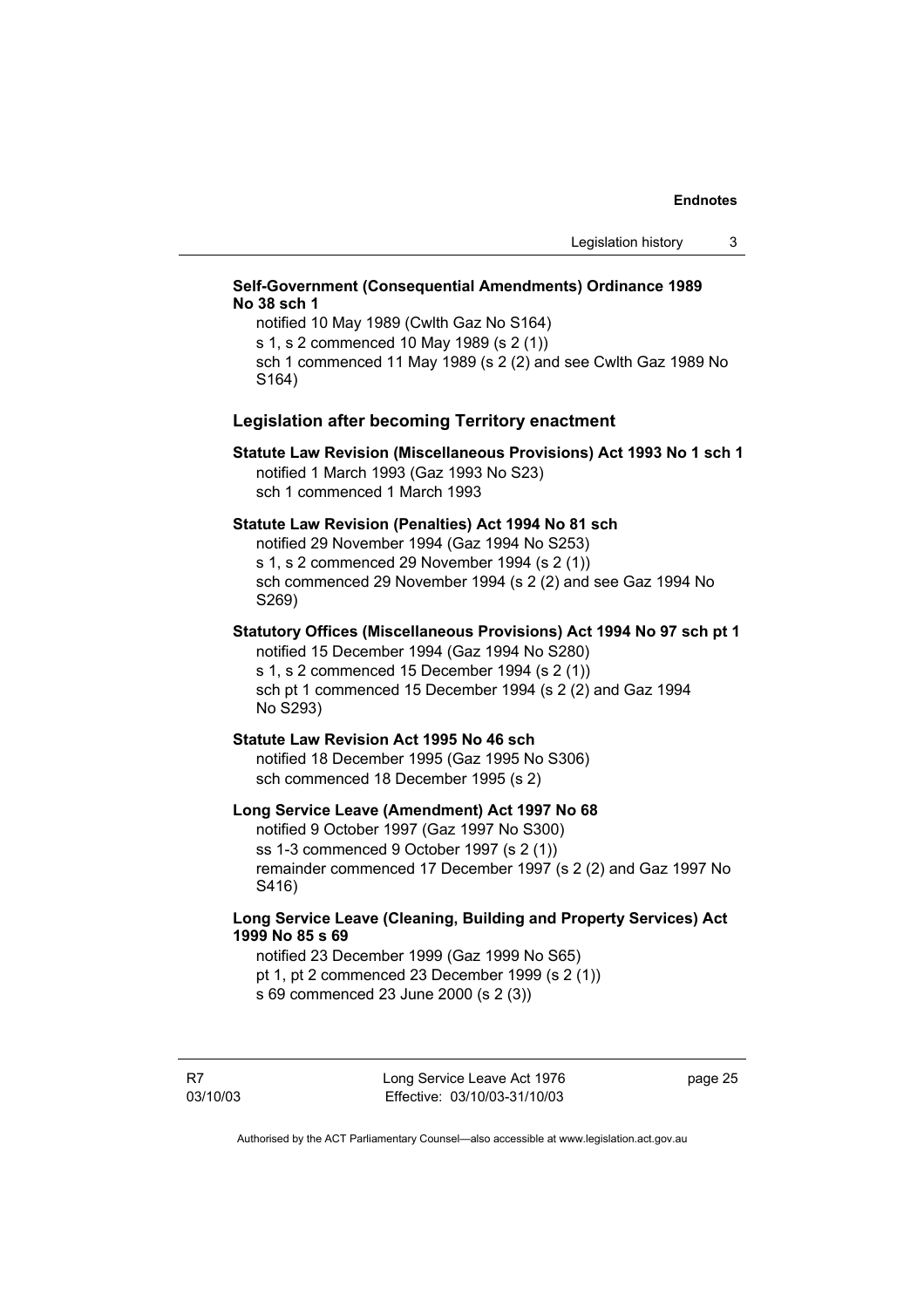|  | Amendment history |
|--|-------------------|
|--|-------------------|

### **Legislation (Consequential Amendments) Act 2001 No 44 pt 229**

notified 26 July 2001 (Gaz 2001 No 30)

s 1, s 2 commenced 26 July 2001 (IA s 10B) pt 229 commenced 12 September 2001 (s 2 and see Gaz 2001 No S65)

#### **Statute Law Amendment Act 2001 (No 2) 2001 No 56 pt 3.35**  notified 5 September 2001 (Gaz 2001 No S65) amdts commenced 5 September 2001 (s 2 (1))

### **Vocational Education and Training Act 2003 A2003-37 sch 2 pt 2.5**  notified LR 8 September 2003

s 1, s 2 commenced 8 September 2003 (LA s 75 (1)) sch 2 pt 2.5 commences 1 November 2003 (s 2)

### **Long Service Leave Legislation Amendment Act 2003 A2003-45 pt 2**

notified LR 2 October 2003 s 1, s 2 commenced 2 October 2003 (LA s 75 (1))

pt 2 commenced 3 October 2003 (s 2)

### **4 Amendment history**

**Interpretation for Act**  s 2 am 1981 No 24 s 2; 1987 No 73 s 4; 1997 No 68 s 4; 1999 No 85 s 69; ss renum R6 LA def *agreement* am 1997 No 68 s 4 def *approved training agreement* ins 1997 No 68 s 4 om A2003-37 amdt 2.10 def *approved training contract* ins A2003-37 amdt 2.11 def *associated company* am 1982 No 38 sch 4; 1995 No 46 sch; 1997 No 68 s 4 def *authorised officer* ins 1997 No 68 s 4 def *award* am 1997 No 68 s 4 sub 2001 No 56 amdt 3.445 def *casual employee* ins 1997 No 68 s 4 def *continuous service* am 1997 No 68 s 4; A2003-37 amdt 2.12 def *determination* sub 1989 No 38 sch 1 def *employee* sub 1981 No 24 s 2l; 1997 No 68 s 4 def *minimum retiring age* am 1987 No 73 s 4 def *ordinary remuneration* am 1997 No 68 s 4 def *trainee* ins 1997 No 68 s 4 am A2003-37 amdt 2.13

| page 26 | Long Service Leave Act 1976  |
|---------|------------------------------|
|         | Effective: 03/10/03-31/10/03 |

R7 03/10/03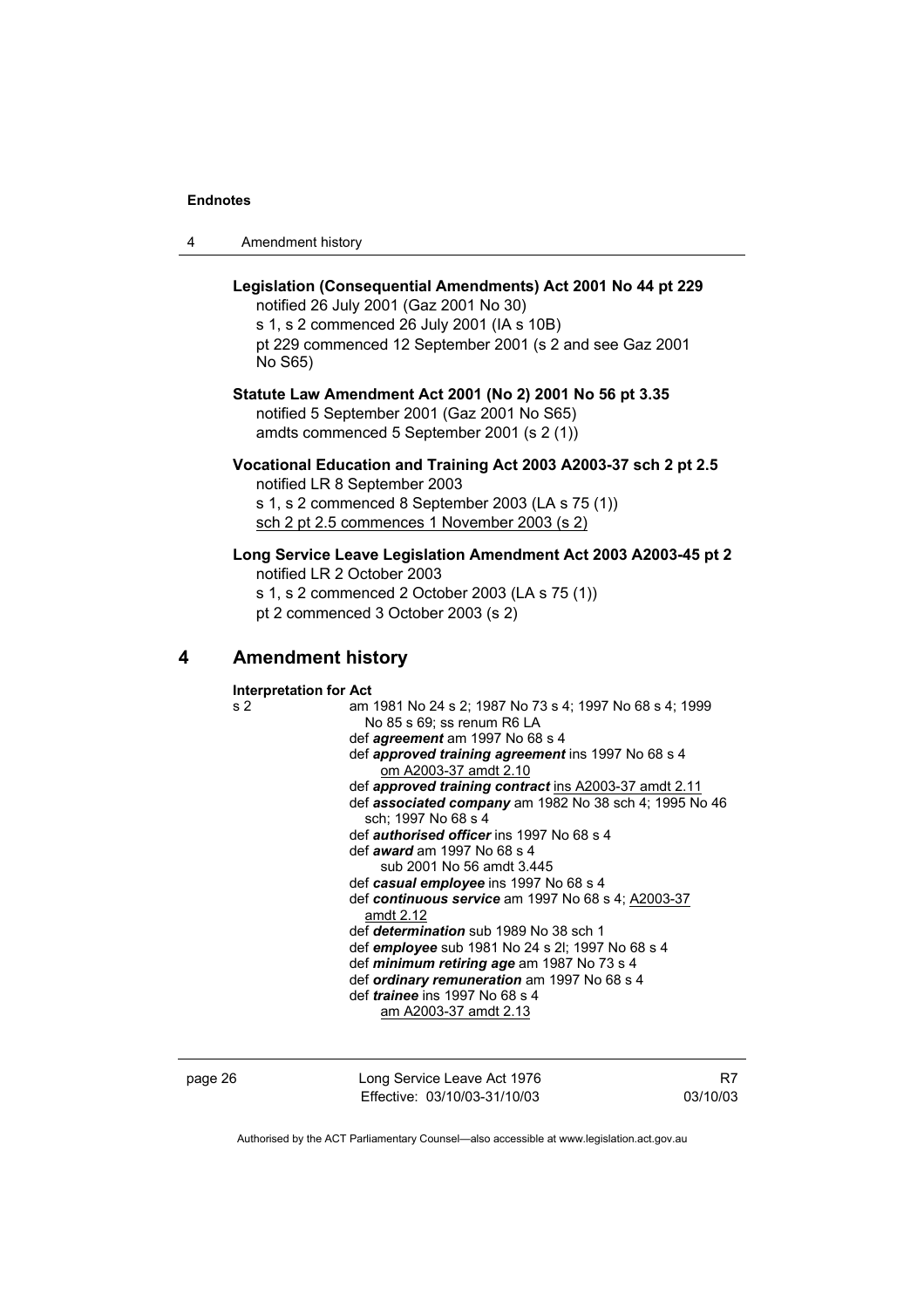Amendment history 4

Long Service Leave Act 1976 def *training agreement* ins 1997 No 68 s 4 om A2003-37 amdt 2.14 **Entitlement to long service leave**  s 3 sub 1987 No 73 s 5 am 1997 No 68 s 5 **Amount of long service leave**  s 4 sub 1987 No 73 s 5 **Entitlement to payment in lieu of payment**  s 5 am 1978 No 20 om 1987 No 73 s 5 **Grant of leave**  s 6 am 1978 No 20; 1994 No 81 sch; 1997 No 68 s 6 **Payment for leave**  s 7 am 1997 No 68 s 7 **Manner of payment for leave**  s 8 am 1978 No 20; 1994 No 81 sch; 1997 No 68 s 8; ss renum R6 LA **Public holidays not to count as leave**  s 9 sub A2003-45 s 4 **Continuity of service in certain cases**  s 10A ins 1987 No 73 s 6 **Pay in lieu of long service leave**  s 11A ins 1987 No 73 s 7 am 1997 No 68 s 9 **Pay for ineligible service after 10years**  s 11B ins 1987 No 73 s 7 am 1997 No 68 s 10 **Pro rata long service leave entitlement**  s 11C ins 1987 No 73 s 7 am 1997 No 68 s 11; A2003-45 s 5 **Calculation of ordinary remuneration**   $ins$  1987 No 73 s 7 am 1997 No 68 s 12 **Long service leave records**  s 12 am 1978 No 20; 1994 No 81 sch; 1997 No 68 s 13; pars renum R6 LA **Registrar of Long Service Leave**  s 13 sub 1994 No 97 sch pt 1; 1997 No 68 s 13 am 2001 No 44 amdt 1.2680, amdt 1.2681

R7 03/10/03

Effective: 03/10/03-31/10/03

page 27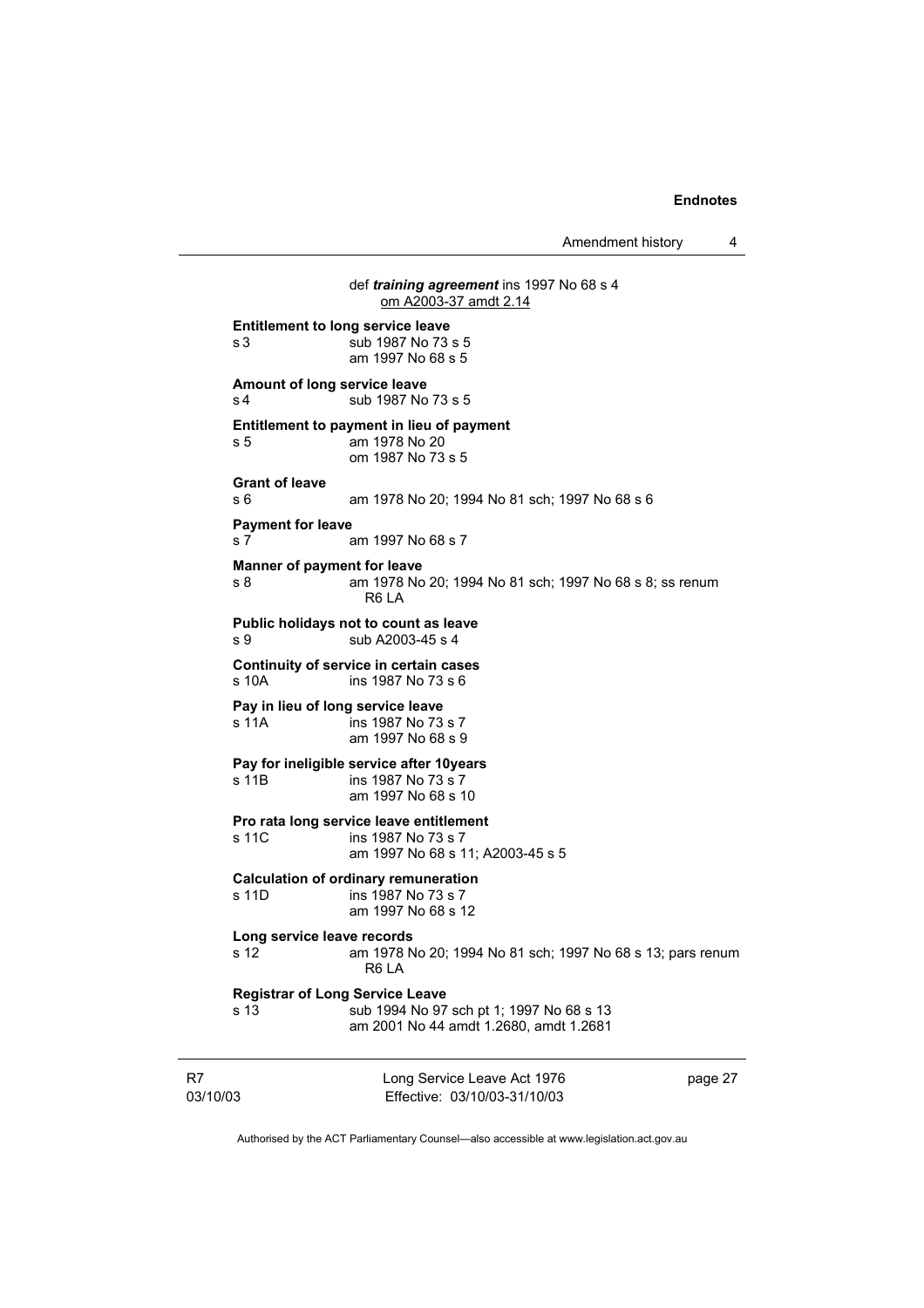| 4 | Amendment history |
|---|-------------------|
|---|-------------------|

**Authorised officers**  ins 1997 No 68 s 14 **Identity cards**  ins 1997 No 68 s 14 **Powers of entry of authorised officers**  ins 1997 No 68 s 14 **Complaints**  s 13D ins 1997 No 68 s 14 am 2001 No 44 amdts 1.2682-1.2685 **Notice to comply with Act**  s 13E ins 1997 No 68 s 14 **Review of directions by registrar**  ins 1997 No 68 s 14 **Review of decisions**  s 13G ins 1997 No 68 s 14 **Obstructing etc authorised officers**<br>s 13H ins 1997 No 68 s 14 ins 1997 No 68 s 14 **Liability**  s 13J ins 1997 No 68 s 14 am 2001 No 44 amdt 1.2686, amdt 1.2687 **Delegation by registrar**   $\overline{\phantom{1}}$  ins 1997 No 68 s 14 **Offence**  s 15 om 1978 No 20 **Approved forms**  s 17 om 1993 No 1 sch 1 ins 2001 No 44 amdt 1.2688 **Regulation-making power**  am 1989 No 38 sch 1 sub 1997 No 68 s 15; 2001 No 44 amdt 1.2688

page 28 Long Service Leave Act 1976 Effective: 03/10/03-31/10/03

R7 03/10/03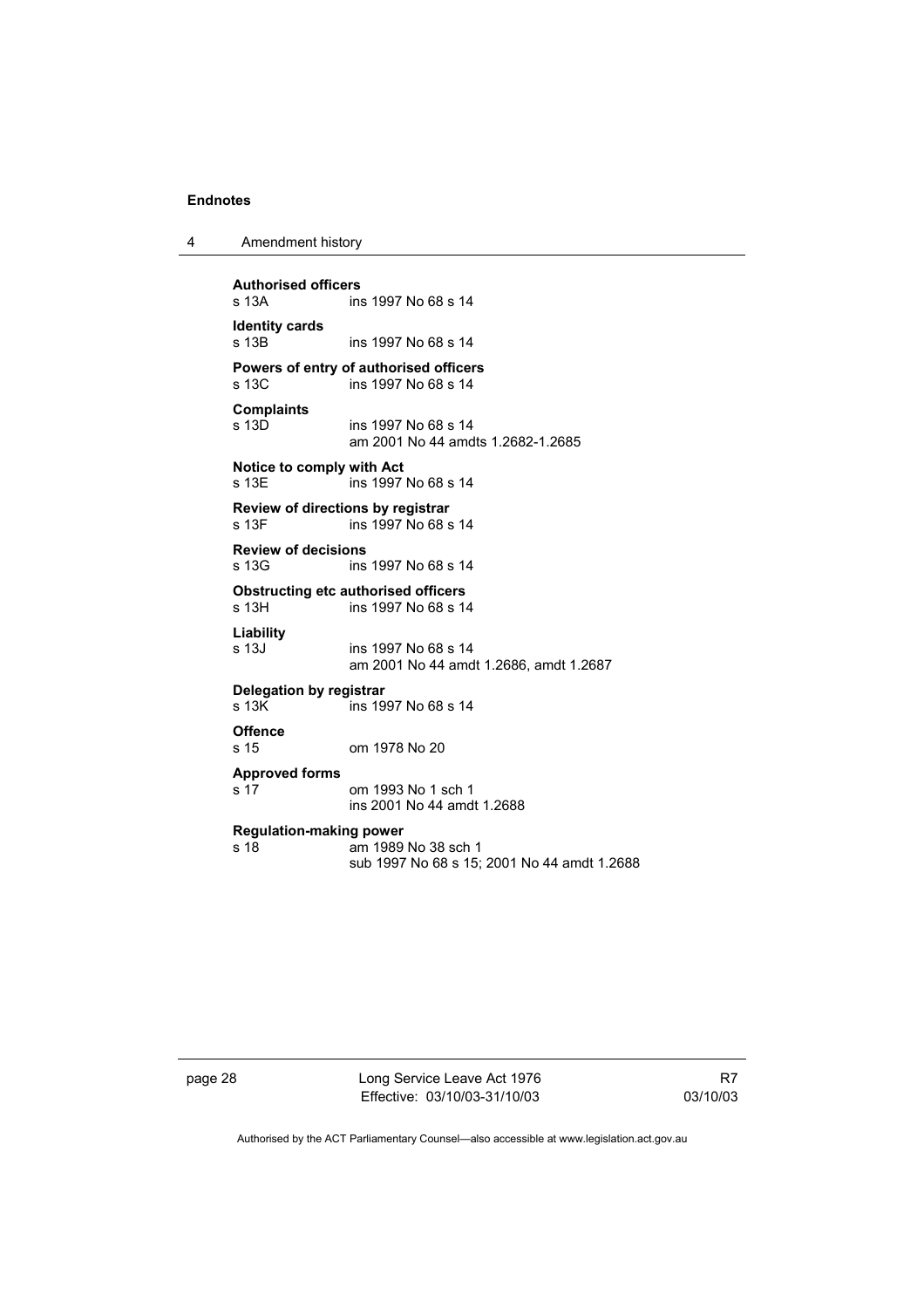### **5 Earlier republications**

Some earlier republications were not numbered. The number in column 1 refers to the publication order.

Since 12 September 2001 every authorised republication has been published in electronic pdf format on the ACT legislation register. A selection of authorised republications have also been published in printed format. These republications are marked with an asterisk (\*) in column 1. Except for the footer, electronic and printed versions of an authorised republication are identical.

| <b>Republication No</b> | <b>Amendments to</b> | <b>Republication date</b> |
|-------------------------|----------------------|---------------------------|
|                         | ord 1989 No 38       | 31 May 1991               |
| 2                       | Act 1993 No 1        | 31 August 1993            |
| 3                       | Act 1994 No 97       | 31 January 1995           |
| $\overline{4}$          | Act 1995 No 46       | 30 November 1996          |
| -5                      | Act 1997 No 68       | 31 December 1997          |
| 6                       | A2001-56             | 23 January 2002           |

### **6 Uncommenced amendments**

The following amendments have not been included in this republication because they were uncommenced at the republication date:

 **Vocational Education and Training Act 2003 A2003-37 sch 2 pt 2.5** 

## **Part 2.5 Long Service Leave Act 1976**

### **[2.10] Section 2 (1), definition of** *approved training agreement omit*

# **[2.11] Section 2 (1), new definition of** *approved training contract*

*insert* 

R7 03/10/03 Long Service Leave Act 1976 Effective: 03/10/03-31/10/03

page 29